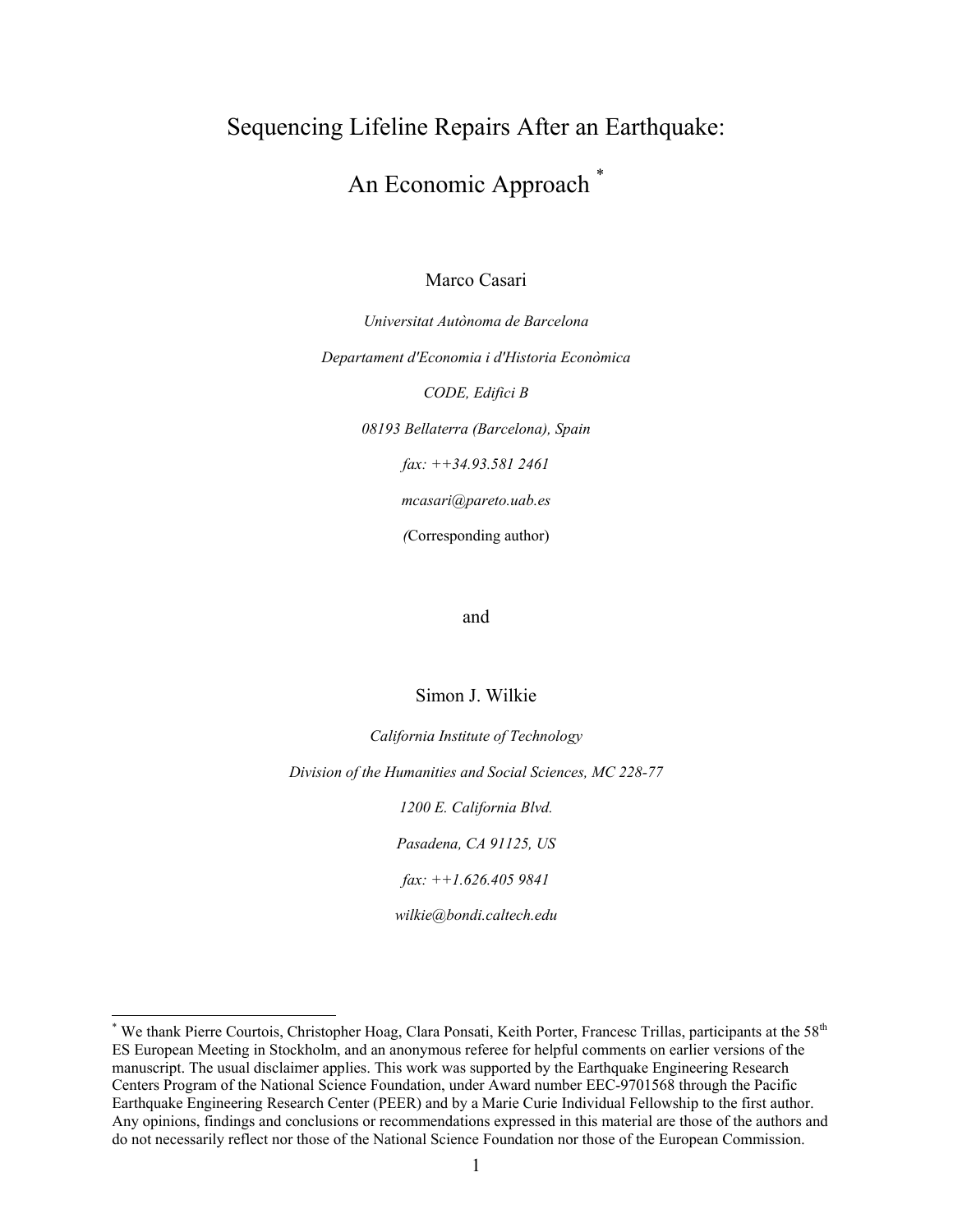#### **ABSTRACT**

Recoveries after recent earthquakes in the U.*S*. and Japan have shown that large welfare gains can be achieved by reshaping current emergency plans as incentive-compatible contracts. We apply tools from the mechanisms design literature to show ways to integrate economic incentives into the management of natural disasters and discuss issues related to the application to seismic event recovery. The focus is on restoring lifeline services such as the water, gas, transportation, and electric power networks. We put forward decisional procedures that an uninformed planner could employ to set repair priorities and help to coordinate lifeline firms in the post-earthquake reconstruction.

*Keywords*: utilities, inter-temporal decisions, natural disasters, mechanism design, network externalities

*JEL classification*: D78, D60, L97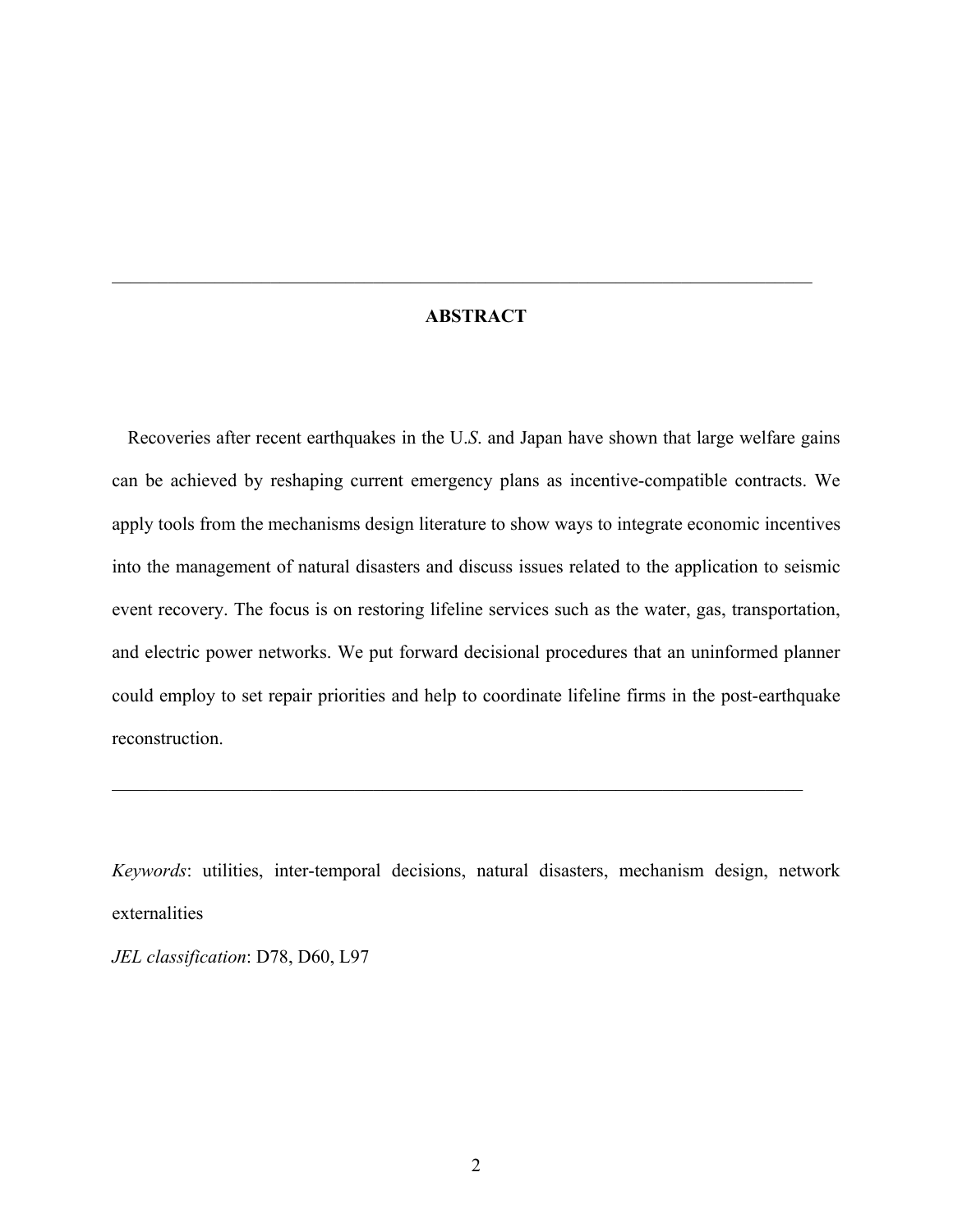#### **1. INTRODUCTION**

Recently, many areas of public policy – from spectrum management to environmental policy – have benefited from the contributions of economists particularly the areas of game theory and mechanism design. In this study we argue that natural disaster reconstruction may greatly benefit as well from supplementing the toolbox of civil engineers with more economic reasoning. In particular, current reconstruction procedures after floods, tornadoes, earthquakes, or even limited wars could adopt decision mechanisms that are incentive compatible and that efficiently aggregate information.

The 1990s were the costliest decade on record in terms of disaster management due to seismic events, placing unprecedented pressure to improve on earthquake protection practices (Coburn and Spence 2002). Our close studies of recent post-earthquake recoveries demonstrate that the existing emergency responses present areas where their performance is not up to the task. One reason is that they have more of a combat control aspect to it, and much less of an economic assessment character. The contribution of this paper is to point to possible ways to integrate economic incentives in a traditionally command-and-control activity such as emergency plans that cope with natural disasters. We propose to apply a specific decisional mechanism, borrowed from mechanism design theory, to ex post sequence repair works, and also discuss its limitations in managing recovery after a seismic event. Instead of considering all the many aspects of natural disaster prevention and recovery (Miletti 1999; Kreimer and Arnold 2000), we focus attention – because of their clear social importance – on the restoration of those essential services known in the civil engineering literature as "lifelines": water, electric power, transportation, and telephone systems.

There is a sizable literature on assessment and coverage of earthquake risks (Froot 1999; Kleffner and Doherty 1996; Penalva 2002), on preventive policies to mitigate the quake damage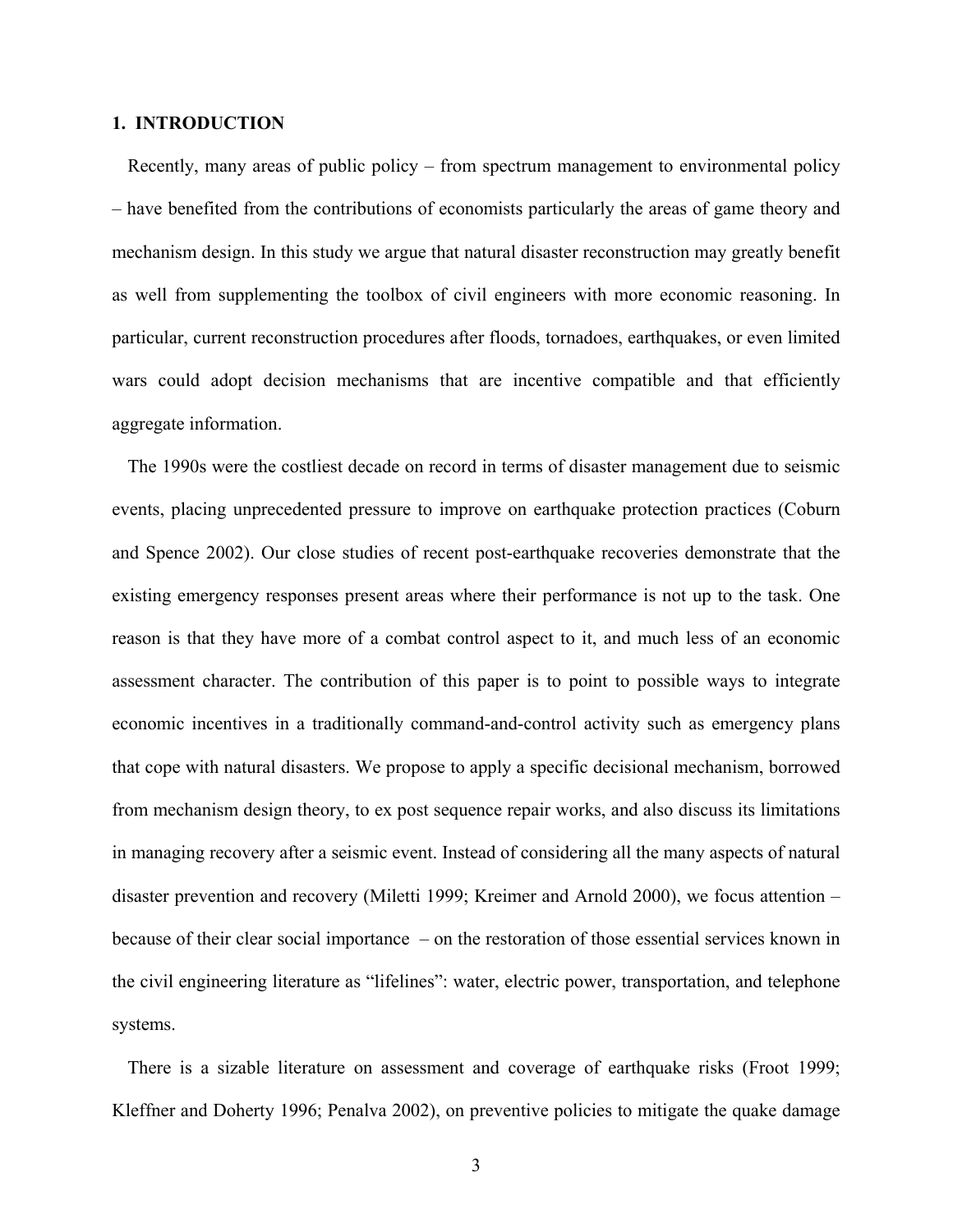(Coburn and Spence 2002, chapters 3, 6, 8; Kunreuther and Kleffner 1992), as well as on estimating the economic cost of earthquakes (FEMA 2000). While building on these studies, we focus on the post-earthquake recovery stage and show how current practices may benefit from incorporating more explicit financial incentives for the actors involved in restoring critical lifeline services. The perspective is the one of a planner that lacks all the relevant information to implement a plan and employs economic incentives to set priorities and gather the information from others. In this respect, the present study differs from the operational research literature (Bryson et al. 2002).

Despite John Stuart Mill'*s* comment about the resiliency of human nature, "the great rapidity with which countries recover from a state of devastation; the disappearance, in a short time, of all traces of the mischiefs done by earthquakes, floods, hurricanes, and the ravages of war" (Mill 1896), recent earthquakes in the U.*S*. and Japan have shown that rebuilding lifelines is a challenging task that leaves considerable room for improvement. Lack of coordination among lifeline firms, for instance, was a significant source of inefficiency (Section 2). After presenting the reconstruction problem (Section 3), we propose tools from the mechanism design literature to implement a socially optimal repair sequence (Section 4). Furthermore, a simpler, iterative procedure for the mechanism is presented (Section 5). The iterative mechanism can be safely employed when there are no network externalities, while in other cases the outcome might be sub-optimal (Section 6). Section 7 presents conclusions.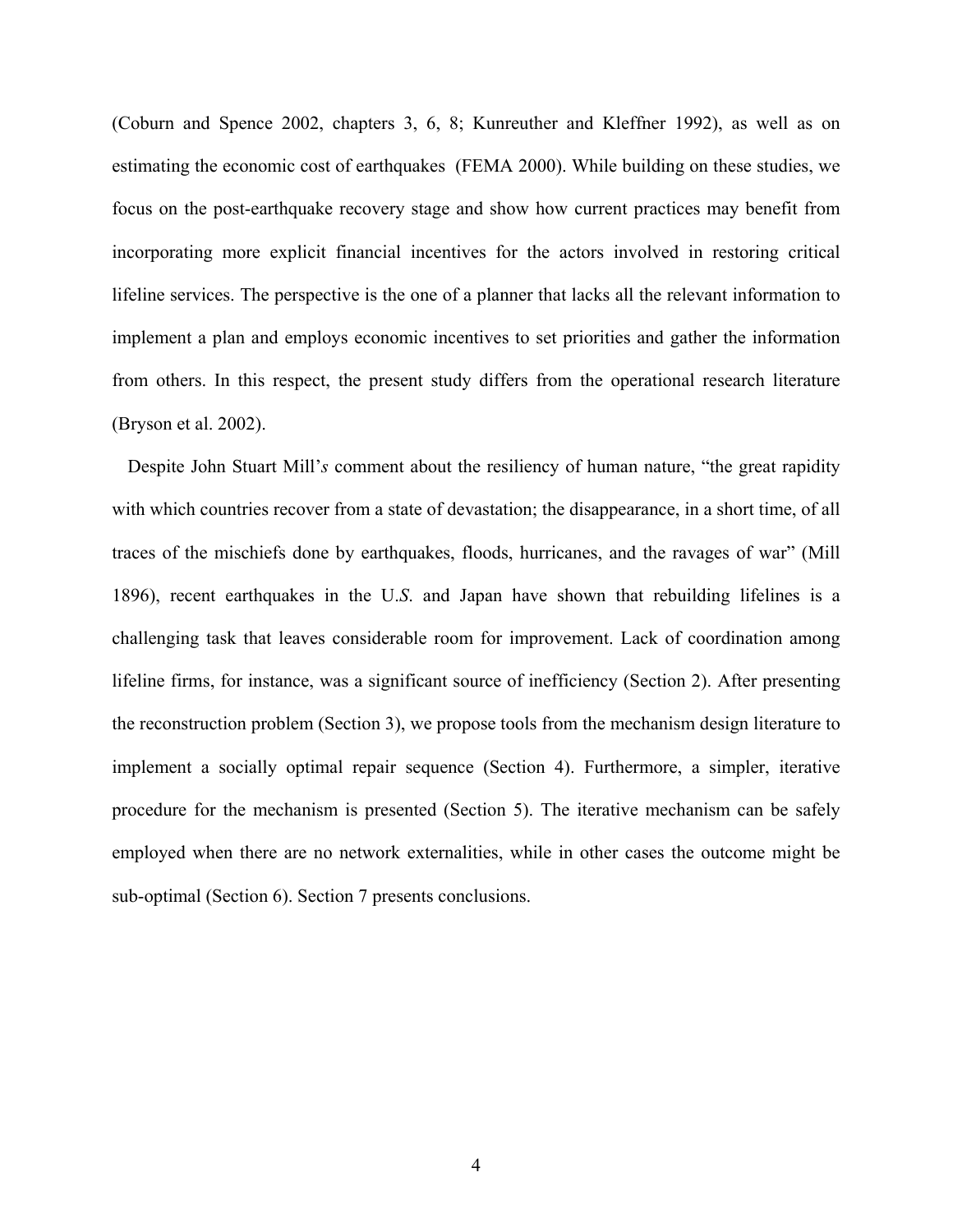### **2. LESSONS FROM THE U.S. AND JAPANESE EARTHQUAKES**

Recent experience in the rebuilding of lifelines such as water, gas, transportation, and electric power networks after the 1994 Northridge, California, and 1995 Kobe, Japan, earthquakes<sup>1</sup> has taught at least four important lessons (NERR 1995; US Department of Commerce 1996; Schiff 1998; Chang 2003). First, the timing of lifeline repairs has a considerable impact on social welfare. Second, decentralized decisions by lifeline firms were not socially optimal. Third, economic incentives did change the behavior of lifeline firms, and otherwise could be employed to set different priorities and substantially speed lifeline reconstruction. Fourth, at no extra cost the government could introduce a payment scheme that induces firms to incorporate into their decisions the full social costs and benefits of their repairs following a natural disaster.

Repair works after large-scale disasters take considerable time. Some individuals experience the early restoration of services, while others wait for days or even months, often at considerable cost. For example, fully restoring the Los Angeles water system to its pre-1994-earthquake conditions took more than two months and repairing the road network took six months. In the same earthquake, the major I-10 bridge in downtown Los Angeles had collapsed. For every extra day employed to rebuild the bridge, approximately 330,000 trips experienced long delays at an estimated social cost of \$1 million a day (NERR 1995, 394).

Moreover, field experience has shown clear instances where decentralized coordination among lifeline firms failed. One of the failures was the mismatch between the actions of the electric power and the gas companies:

<span id="page-4-0"></span><sup>&</sup>lt;sup>1</sup> The Northridge (Los Angeles) earthquake occurred on January 17, 1994 at 4:31 am PST and had a moment magnitude of 6.7. The epicenter was located 32 km west-northwest of Los Angeles, CA, US. The Hyogoken-Nanbu (Kobe) earthquake occurred on January 17, 1995 at 5:47 am JST in an area of complex faulting located near Awaji Island and the Hanshin area of Japan and had a moment magnitude of 6.9.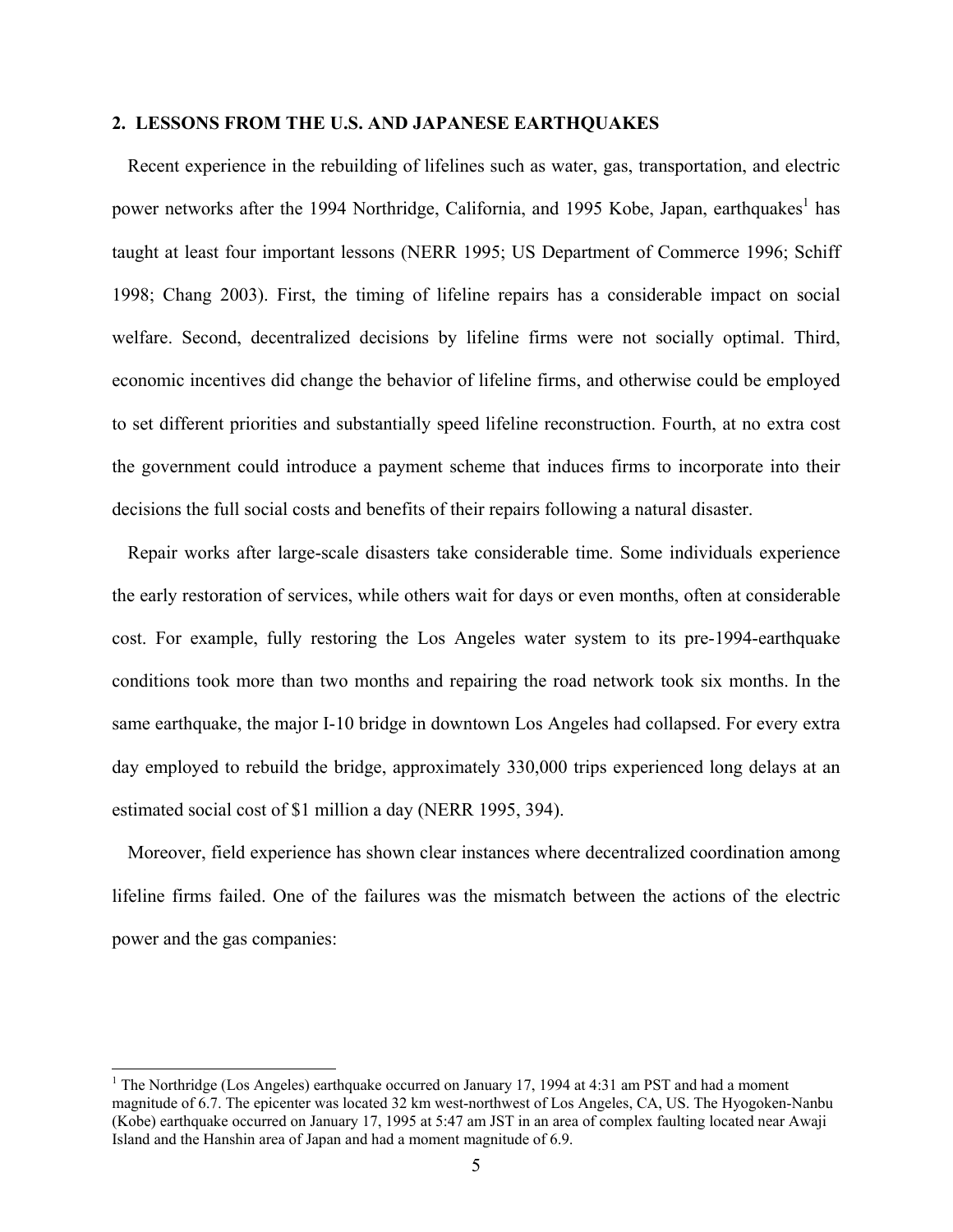One of the most important lessons associated with gas system performance during the Hanshin-Awaji [Kobe] earthquake is the need to coordinate the restoration of electric power with an assessment of the state of gas system repair.

It appears that there was no pre-arranged coordination between gas and electric company personnel to restore electric service in concert with shutting off and venting gas in areas severely damaged by the earthquake… [so] that early restoration of electric power in areas with leaking gas contributed to additional fires."(Schiff 1998).

In his post-earthquake evaluation report of the reconstruction in Japan, Schiff (1998) advocates not just inviting lifeline firms to coordinate but recommends to establish "hard, formal communication procedures […] between gas, electric power, water supply, and fire department personnel" (Schiff 1998, 189-191) as integral parts of an emergency plan. Chang (2003) and Chang and Njima (2001) conducted a systemic study of transportation networks failures after the Kobe and Northridge earthquakes. With reference to the passenger railroad disruption in Kobe, they conclude that alternative repair and restoration strategies, in hindsight, would have been preferable to the actual sequence of repairs in terms of loss of transportation services.

Even in the aftermath of a natural disaster, the use of economic incentives can be as effective as the one of administrative directives, as it is demonstrated by the reconstruction of freeway bridges after the Northridge earthquake.

For Interstate 10, the contractor agreed to complete work in 140 days [for an amount of \$23.8 million], with a \$200,000 daily bonus for early completion.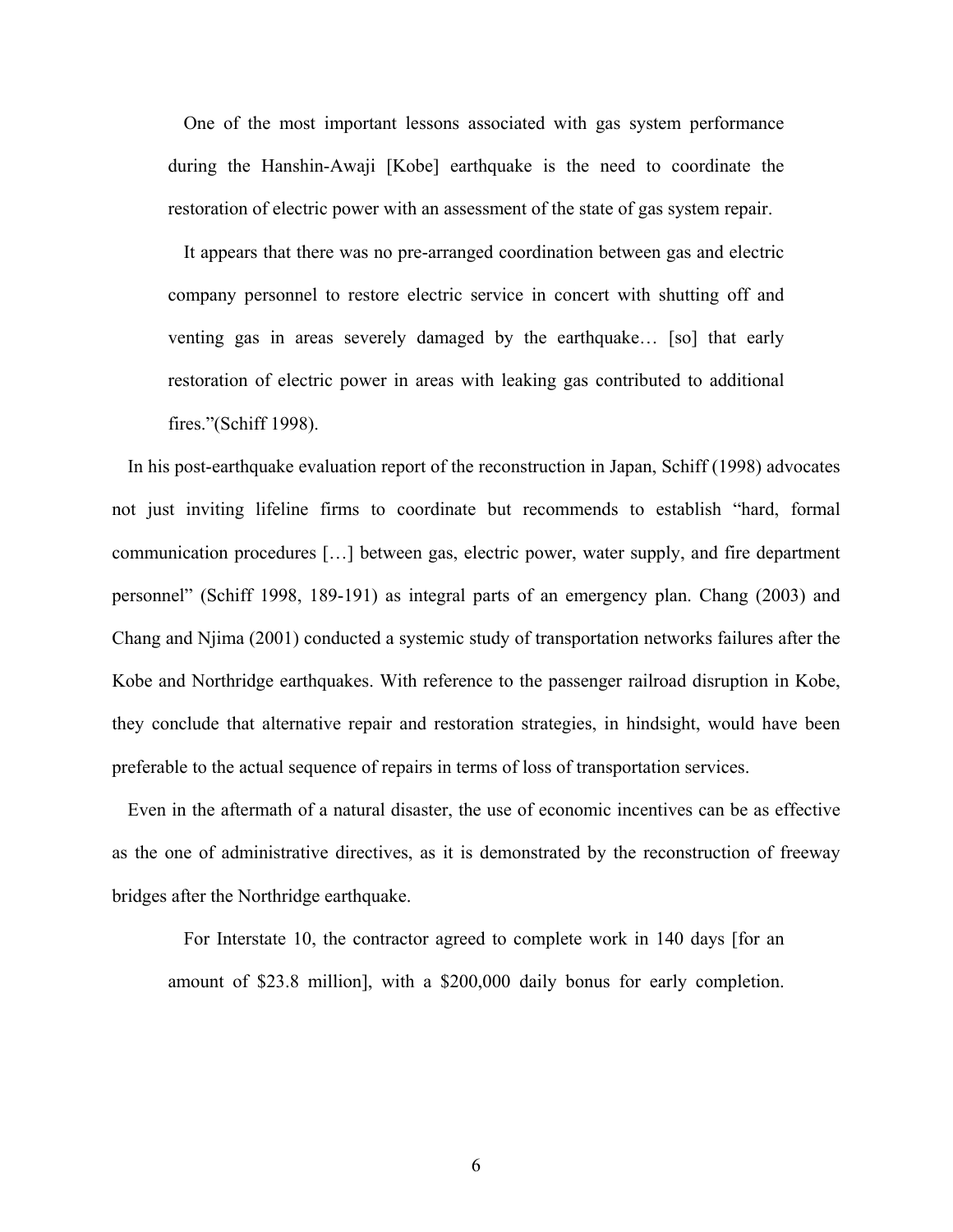Interstate 10 was reopened on April 11, 74 days ahead of schedule, which netted the contractors  $$14.8$  million in bonuses."<sup>2</sup> (NERR 1995)

As a result of this incentive scheme, the bridge was reopened in less than half of the agreed upon time, and the bonus amounted to 62% of the baseline compensation. Even so, the estimated savings to citizens from early completion of repair work was fivefold the sizable bonus paid to the contractor (NERR 1995, 392). Clearly, the lesson is that appropriately designed, incentivebased contracts can greatly affect repair works in a beneficial way for society. On the other hand, lifeline firms independently decided the pattern of repairs and the bill for Northridge earthquake was largely footed through ex-post transfers from federal and state purses.<sup>[3](#page-6-1)</sup> The approach advocated in this paper is to maintain public funding for lifeline service restoration while conditioning transfers to following an agreed sequence of repairs. The payment scheme could promote coordination among lifeline firms in such a way that induces them to incorporate into their decisions the full social costs and benefits. In the following Sections we construct a contract where a benevolent planner who does not know all the repair costs can nevertheless induce lifeline firms to implement the socially optimal repair sequence.

<span id="page-6-1"></span><span id="page-6-0"></span> $2^2$  The estimates of the total cost of bridge replacements in a Caltrans report on Aug 16, 1994, were the following: On route I-10, La Cienega-Venice \$4 million, La Cienega-Washington \$34.6 million, Total \$38.6 million. A similar situation was true for the I-5 freeway: "Interstate 5 repairs were more difficult than those made on I-10; nevertheless, I-5 reopened on May 17, a month ahead of schedule, resulting in bonus payments of \$4.5 million for the contractor." On route I-5, total costs were Gavin Canyon \$23.6 million, Butte Canyon \$6.8 million, total \$30.4 million (NERR 1995). As a side note, Chang and Njima (2001) conclude that highway reconstruction after the Northridge earthquake lead to lower losses in terms of transportation services than after the Kobe earthquake. <sup>3</sup> <sup>3</sup> For certain elements of the lifeline infrastructure the public purse carries the bill, while for others recovery costs are in the hands of lifeline firms. In the U.*S*., for any presidentially declared disaster, the related expenditures of all political jurisdictions and public utility providers qualify for a 75% federal refund, while 25% is funded by the state government. Owing to political reasons, in the case of the Northridge earthquake the federal government paid 90% and the State of California 10% (NERR 1995. For a political economy analysis of federally declared disasters, see Garrett and Sobel (2002).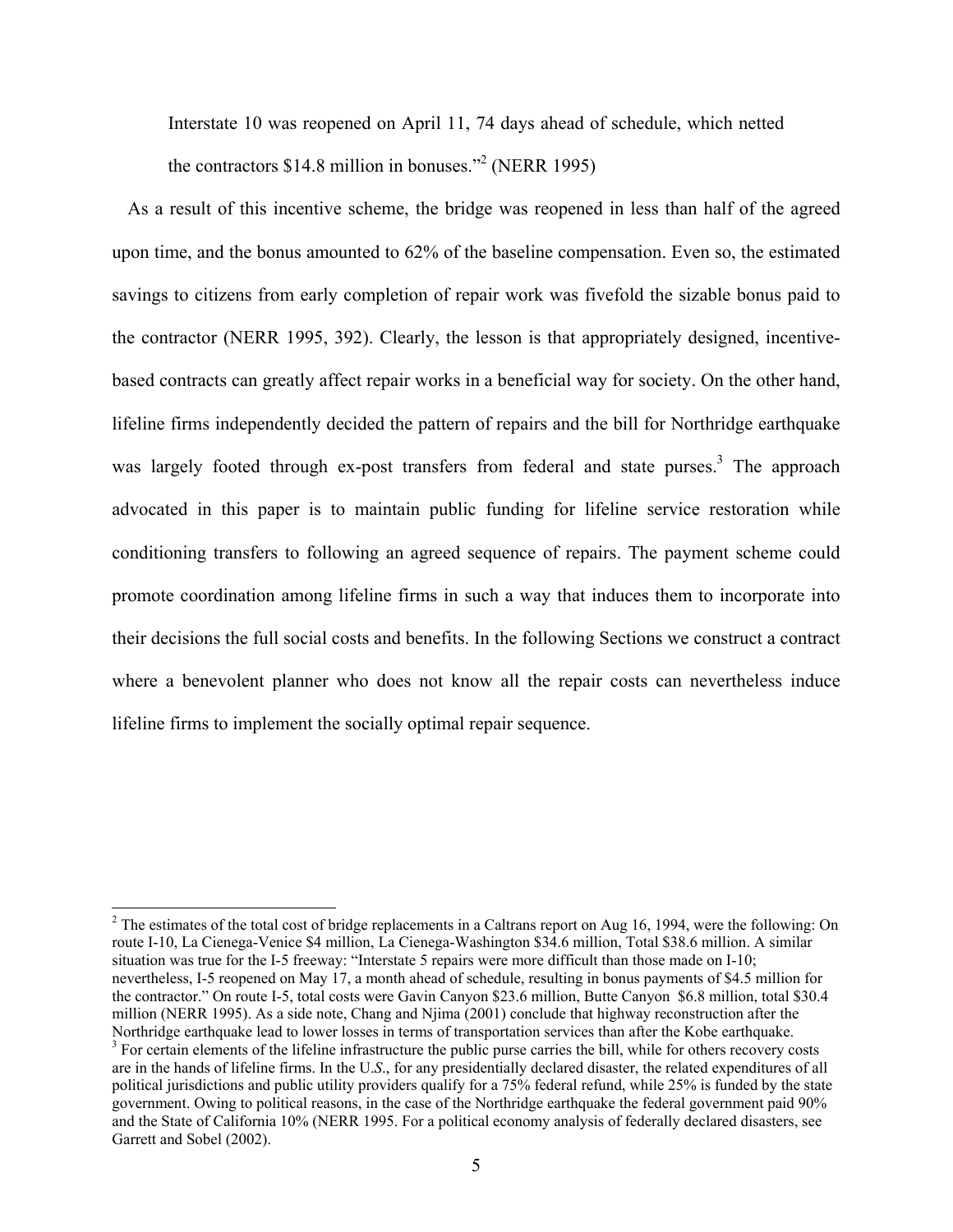#### **3. THE LIFELINE REPAIR PROBLEM**

The unsatisfactory performance of current seismic recovery procedures could originate from a misalignment of incentives of the various actors involved. When lifeline firms independently choose the sequence of repairs, the outcome may be different than the sequence preferred by a benevolent and fully informed planner. A sub-optimal outcome can originate either from a coordination failure among lifeline firms or from their setting repair priorities that maximize profits at the expense of society. We will now discuss the latter part.

From the standpoint of a benevolent planner, decentralized, firm decision-making may lead to a sub-optimal repair sequence because of two types of externalities: the revenue synergy and the household surplus. The former externality originates from additional revenue generated when all the different lifeline firms coordinate repair work across locations. For example, suppose an earthquake damages the water and electricity networks of two hospitals, A and B, respectively, and the water firm first repairs Hospital A, while the power firm first repairs Hospital B. The result is that in the immediate post-earthquake period, neither hospital can be opened. If instead both firms had first repaired the same hospital, one facility could be immediately operational in this critical period. The difference in firms' revenues between the coordinated but mismatched sequence is the "revenue synergy." In this example, as well as in the rest of the paper, we make an "all-or-nothing" assumption regarding benefits flowing out of a location: a location generates revenues only when all the different lifelines in that location are repaired. This assumption may be relaxed to allow positive benefits to accrue to partial restoration of key lifeline services at a location when there is a super-additivity in total benefits when all lifeline services are restored. As we shall see, whether firms coordinate can depend on how costly negotiations are.

"Household surplus," the second type of externality, provides a benefit to society greater than just increasing firms' revenues. This surplus originates both from consumer services being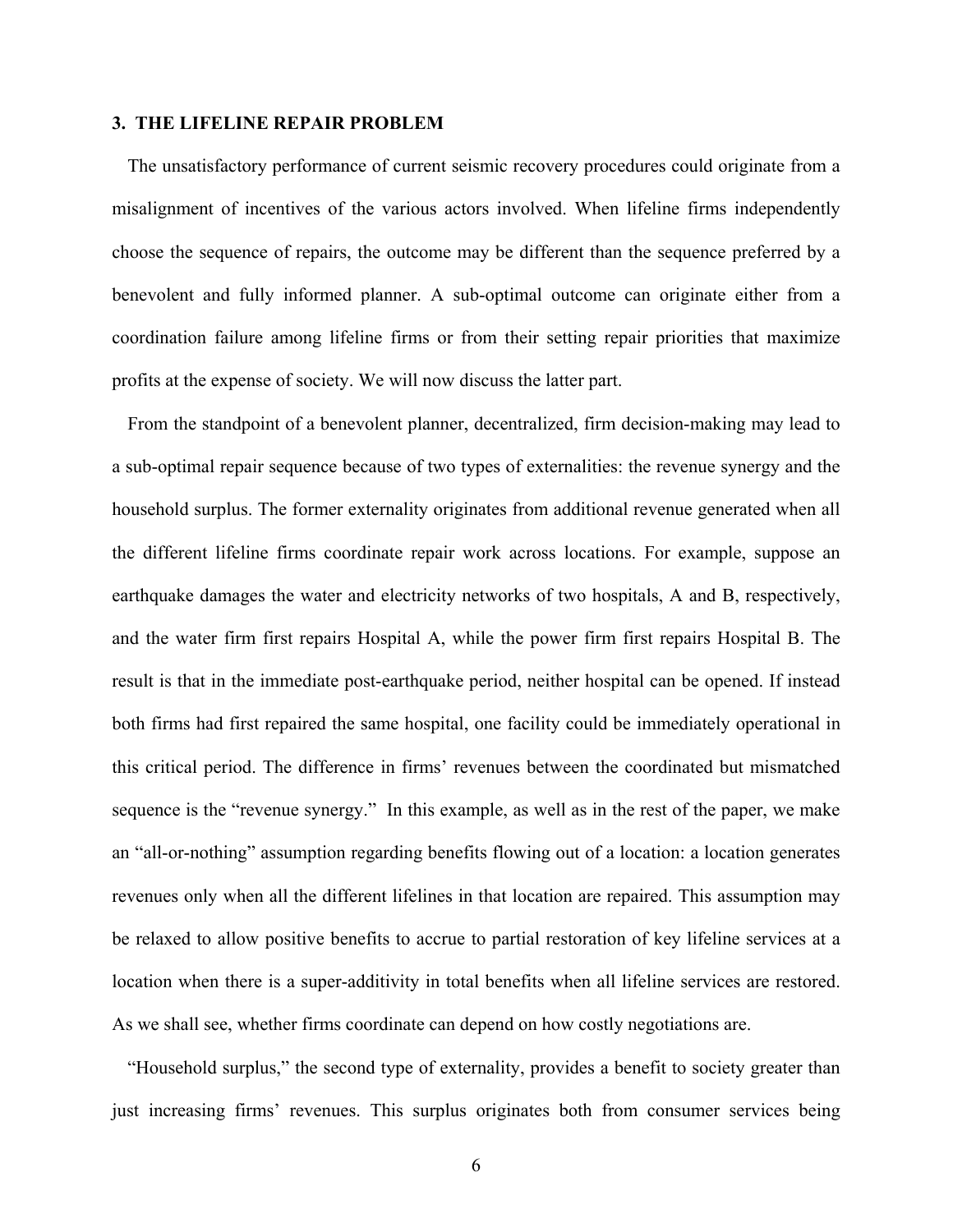restored and the value gained by the reduction in health and public safety concerns. The analysis of an optimal repair policy must include both types of externalities because the household surplus does not need to be perfectly positively correlated with the revenue externality. For instance, consider the case where the public safety benefit is constant across households and where poorer locations have a higher household density. When consumers' income positively affects expenditures in lifeline services, each location'*s* total household surplus may be inversely related to its revenue for firms.

Because of the relevance of the household surplus, even when firms are able to coordinate on a sequence of repair work that fully exploits the revenue externality from synergies, there is still a role for a planner. So long as critical firms are owned by the local government the conflict between public and private interests is likely to be mitigated because the firm manager is accountable to the mayor or governor. The problem is likely to be more severe when lifeline firms are privately owned.

Some notation will be introduced to better illustrate the concepts just explained. The region affected by the earthquake can be characterized as a finite collection of locations,  $a_1, \ldots, a_K$ . A location can be a physical sector, such as downtown, or a functional one, such as a set of hospitals. There are *N* lifeline firms. For simplicity we assume that one firm is in charge of one network in all the locations (either water, gas, or electricity). Moreover, we assume that in a single period, a firm can repair only one location. The elemental decision unit is to repair network *j* in location *k* at time *t.*

<span id="page-8-0"></span>For a single firm, a sequence  $s=(a_1, a_2, ..., a_K)$  describes a way to repair the *K* locations and *s*(*k*) denotes the location that will be repaired in period *k*,  $s \in \mathbf{s}$ <sup>[4](#page-8-0)</sup> A sequence profile  $S = (s_1, s_2,..., s_n)$  $s_N$ ) describes an outcome for the collection of *N* firms, where  $s_i$  is the repair sequence for firm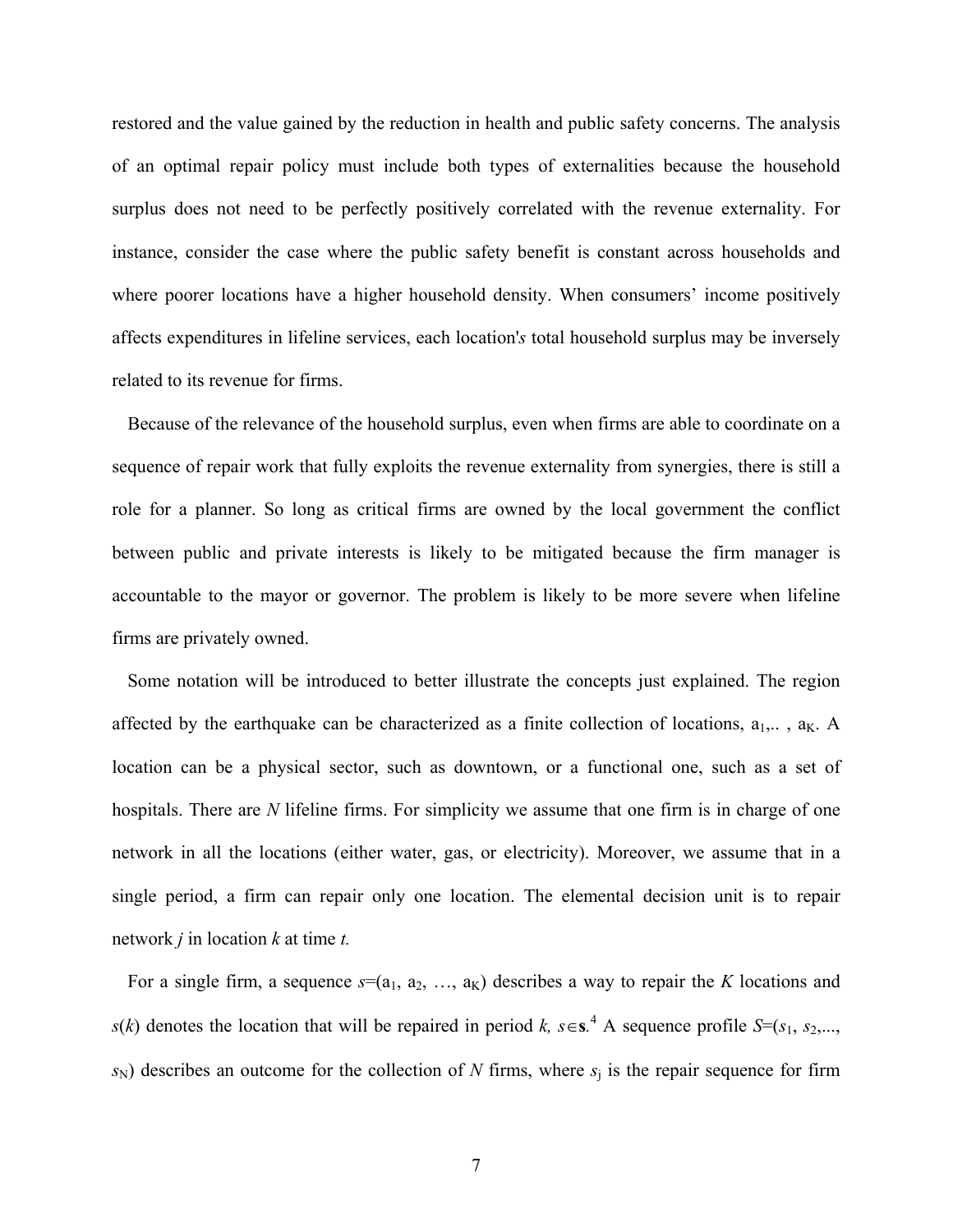*j*=1,…, *N* and **S** is the feasible set, *S*∈**S**. A repair plan P is an element of the feasible set **S**. Moreover, the coordinated set  $CS \subset S$  is the reduction of the strategy set, where all firms are required to choose the same sequence,  $s_i=s_i \forall i, j \in N$ . Formally  $CS=\{(s, s, \ldots, s)\}\$  but with a slight modification in notation we write CS=*s*. When some regularity conditions and the "all-ornothing" assumption are satisfied, the optimal set *S*\* is a subset of the coordinated set **CS**.

#### <table 1 about here>

#### <table 2 about here>

The incentive structure embedded in current seismic recovery procedures can be described by the following "repair game" with two firms and two locations (tables 1 and 2). Consider a situation where Firm 1 prefers to repair Location 1 first (sequence (1,2)), while Firm 2 prefers to repair Location 2 first (sequence  $(2,1)$ ). That is the case when in table 1 repair costs are *c*<sub>12</sub>=*c*<sub>11</sub>=*c*<sub>21</sub>=*c*<sub>22</sub>=0 and firms' ordinary one-period profits are  $\pi_{12} = \pi_{21} = 9$ ,  $\pi_{11} = \pi_{22} = 18$  (the first index is for the firm, the second for the location). The firms face a battle of the sexes game, where the payoff sum is 0 when there is a mismatch and 27 when the firms coordinate. In this example, while the firms are indifferent as to which sequence they coordinate, as long as they do, when household surplus in Location 1 is higher than in Location 2, i.e.,  $h_1=14$  and  $h_2=4$  in table 2, the planner strictly prefers sequence (1,2) over (2,1).

We now compare the outcomes both with and without the option to negotiate coordination by presenting three cases. In Case 1 there is no negotiation among the firms and we *assume* they will play the mixed strategy Nash equilibrium: Firm 1 chooses (1,2) with  $p=2/3$  and (2,1) with  $p=1/3$ , while Firm 2 chooses (1,2) with  $p=1/3$  and (2,1) with  $p=2/3$ . The corresponding outcome

 $\frac{1}{4}$ <sup>4</sup> This paper focuses on a sequence of locations and implicitly assumes that there is an optimal sequence of repair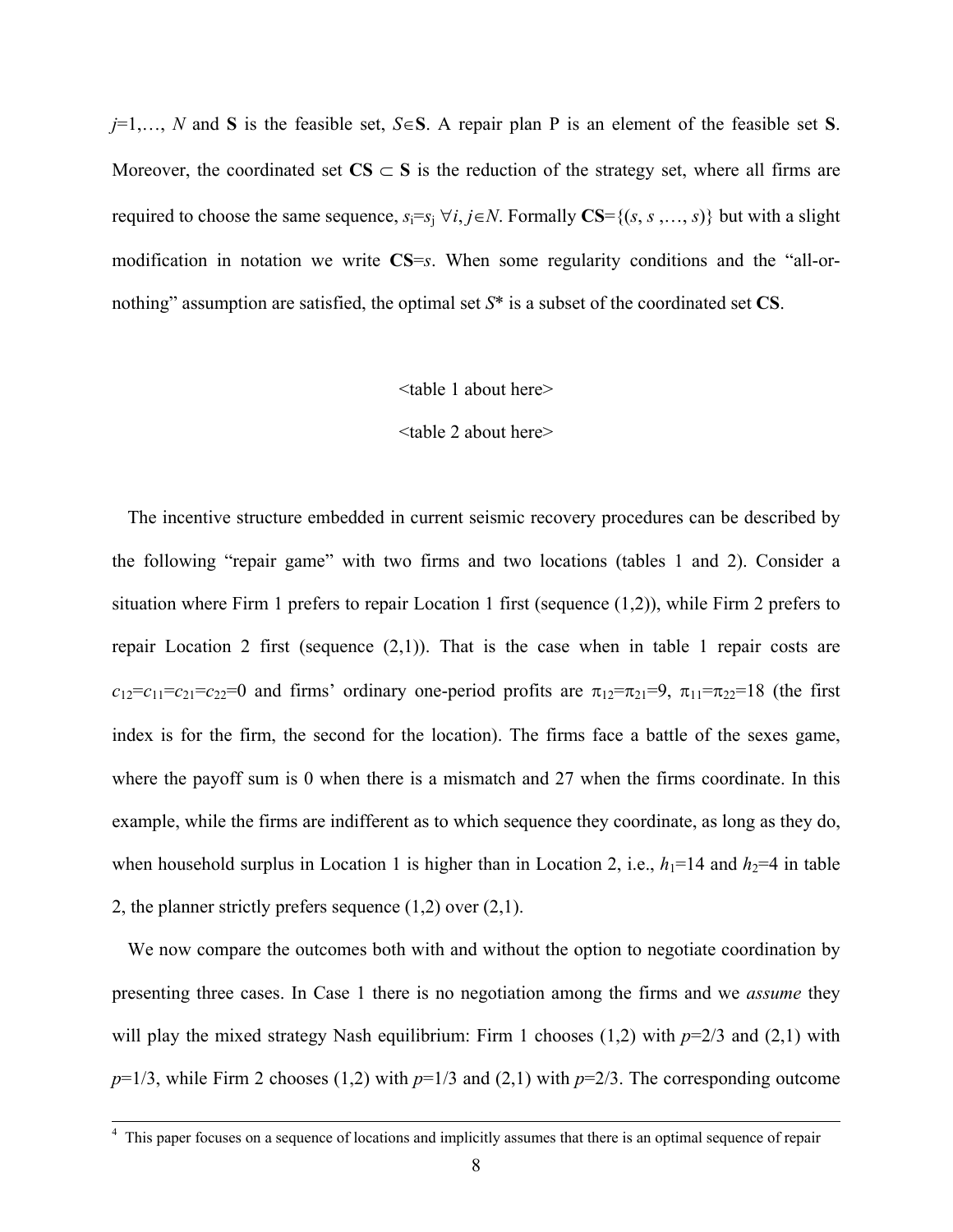is a mismatch with probability 5/9 and yields an expected aggregate payoff of 12. The difference between this equilibrium payoff and the maximum aggregate firm payoff defines the revenue externality, 27-12=15.

#### <figure 1 about here>

The interaction between firms when they have an option to negotiate repair coordination can be illustrated by figure 1. If both firms decide to negotiate, one common repair sequence is chosen by the flip of a coin. In Case 2 negotiation costs are zero,  $nc=nc_1+nc_2=0$ , and both firms will choose to negotiate because that results in an improvement on their individual mixed strategy payoff, from 6 to 13.5. The planner as well prefers this to the Case 1 outcome because 36>16 (table 2 or figure 1). While firms cannot further improve their aggregate payoffs of 27, the planner could by always choosing sequence (1,2) and earning 41 instead of randomizing between (2,1) and (1,2) and earning 36. In other words, the private incentives of firms might lead to negotiate a coordinated sequence different than that desired by a benevolent planner.

In Case 3 we introduce positive negotiation costs,  $nc>0$ . When such costs are exceedingly high, not even a benevolent planner desires that the firms engage in negotiation,  $nc > 20=36-16$ . The trouble with decentralized negotiation though is that it does not happen often enough. When 15>*nc*>20, it is never in the firms' best interests to enter negotiation, although it would increase the planner'*s* payoffs. Moreover, because negotiation costs need to be paid before a firm knows what the agreement will be, an asymmetric negotiation cost structure may prevent a firm from entering negotiations. For example, with  $nc_1=0$  and  $nc_2=8$ , Firm 1 wants to coordinate as it expects a net improvement in payoffs of 7.5, but Firm 2 is not interested because  $nc_2=8>7.5$ .

work within a location, the same in all locations, which is also specified and enforced by the emergency plan.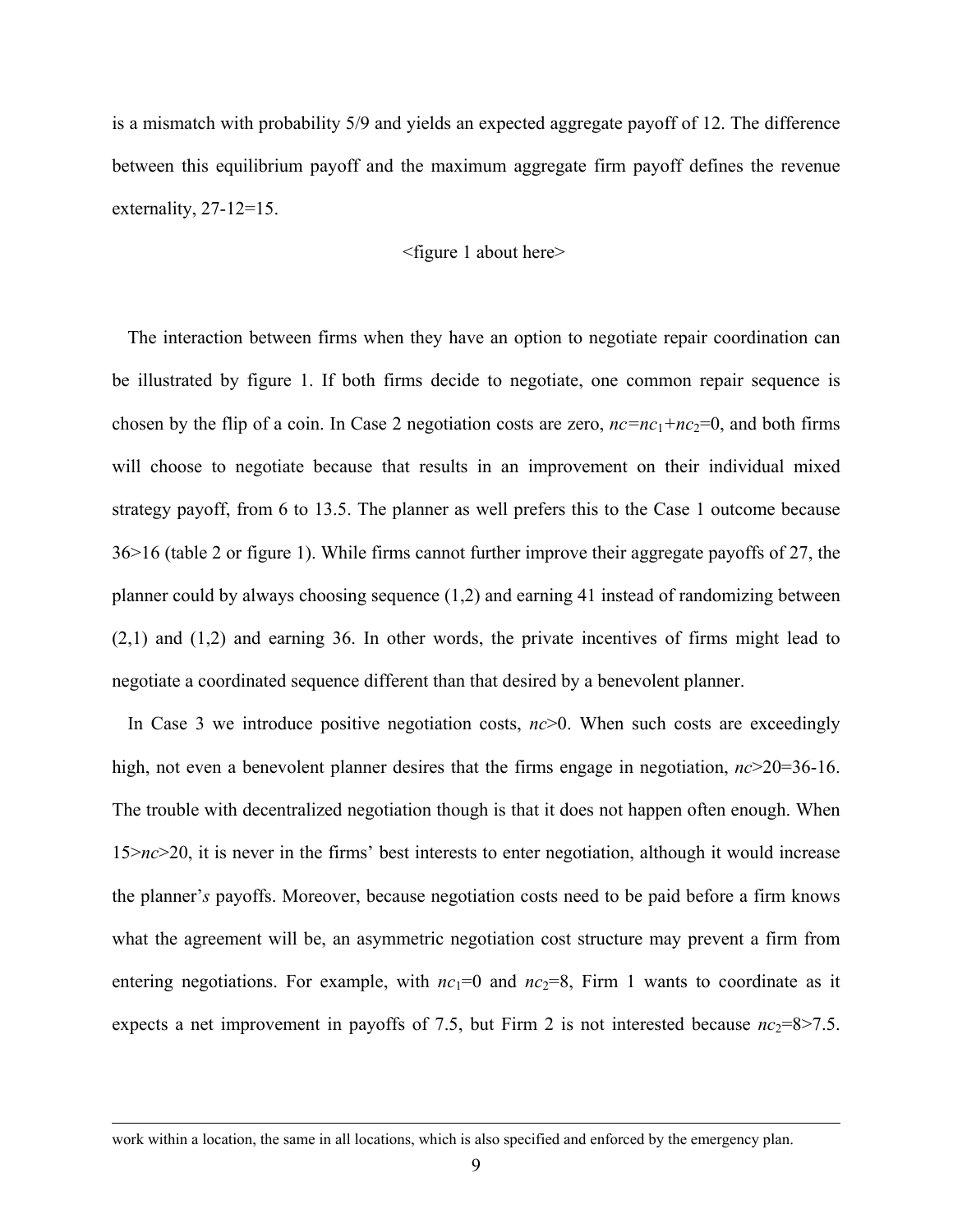Without side transfers, no coordination takes place despite an aggregate expected net improvement for the firms of  $7<sup>5</sup>$  $7<sup>5</sup>$  $7<sup>5</sup>$ 

Actual difficulties in coordination among firms in the field suggest that negotiation costs are substantial. Sources of such costs may be the time pressure that lifeline firms face in the period immediately following a major disaster, which makes negotiation highly costly. Moreover, a firm might be bound by rights contractually granted to some customers that entitle them with a priority over others in having the service restored. As breaching these agreements could be costly, a firm might then not follow the most efficient repair plan because of the initial allocation of property rights among customers. While negotiation costs may be sizable for firms and sometimes may impede coordination on a common repair sequence, the household surpluses that are generated after a major earthquake are much larger than negotiation costs and hence coordination generates a net social benefit.

Adding high penalties for failed coordination through an emergency plan is likely to bring the chosen repair sequence closer to the planner'*s* most preferred repair sequence. Stimulating coordination through the emergency plan sponsored by the state or the city council could also reduce negotiation costs. In fact, it provides a framework for communication and it might make implicit side transfers easier to contract upon and to enforce. Moreover, it could override without compensation the allocation of the priority rights previously contracted by lifeline firms with individual customers.

The next Section outlines an incentive-compatible decision mechanism for ex post sequencing but two remarks about the interplay between ex ante preparedness and ex post recovery should be made upfront. First, to work smoothly immediately after a seismic event, there is a need for

l

<span id="page-11-0"></span> $<sup>5</sup>$  When side transfers between firms are possible, in the absence of transaction costs there should be no inefficiency.</sup> An experimental study of the Coase theorem by McKelvey and Page (1997) finds support for this conclusion but also reports that inefficiencies still arise when negotiation costs are private information.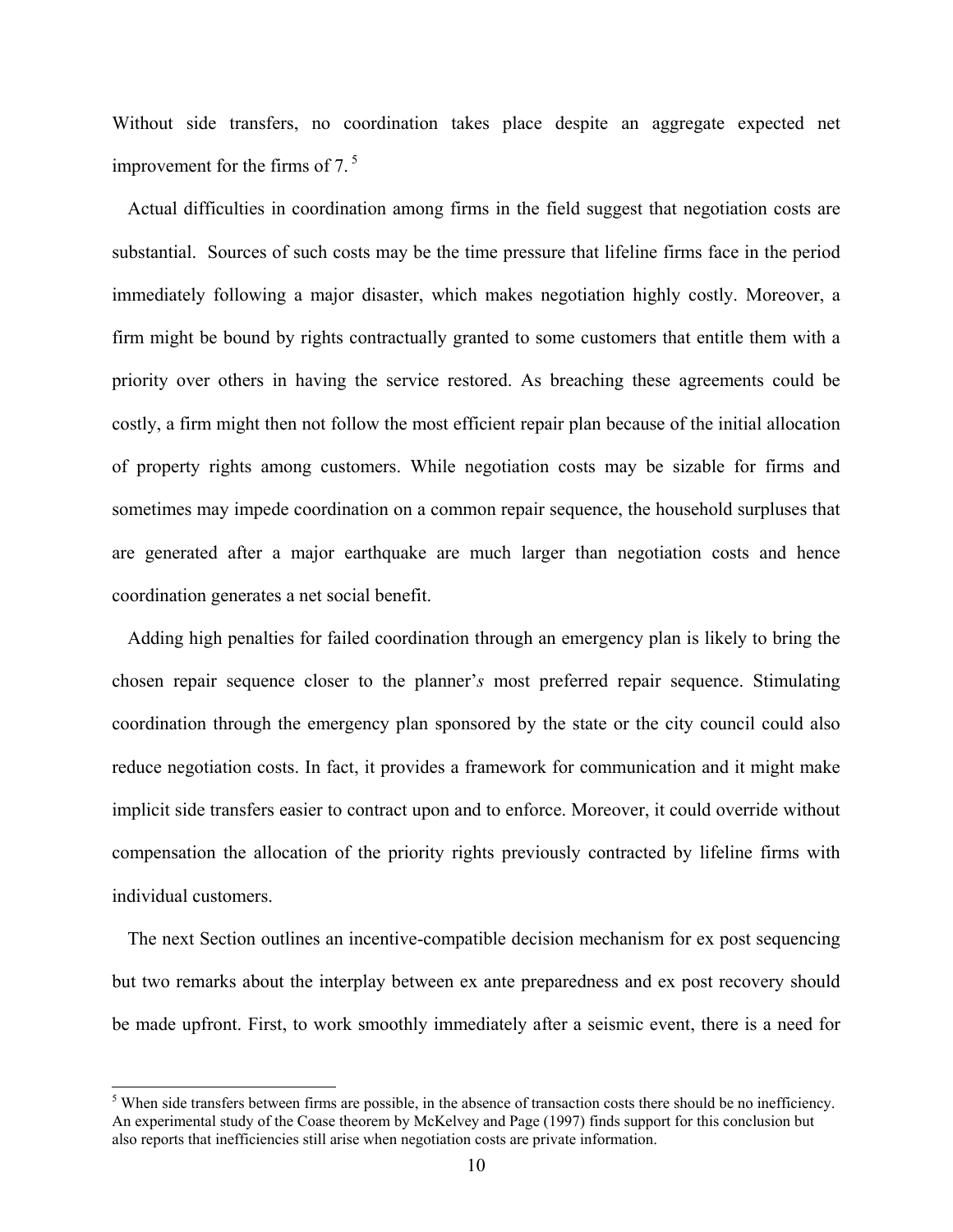establishing ex-ante an information and communication structure to allow rapid assessment and evaluation in the event of a disaster. Second, the "household surplus" should be assessed ex ante through the gathering of information about the costs of possible disruptions, especially for items of critical infrastructure (bridges, hospitals, key transmission lines, etc.). In practice, there is already a very active involvement of public-private partnerships of county and regional organizations having recovery responsibilities that could help in this task. Although not specific to the mechanism here proposed, this issue – of providing ex ante incentives to establish an infrastructure able to supply the type of information required for a given recovery management procedure  $-$  is however crucial for the success of an emergency plan.<sup>[6](#page-12-0)</sup>

#### **4. AN INCENTIVE-COMPATIBLE DECISION MECHANISM**

An emergency plan that includes appropriate economic incentives could help to direct the repair of earthquake damage to lifeline networks along an efficient path. This Section describes a class of decision mechanisms that achieve efficiency when lifeline firms know repair costs but the planner does not. This informational asymmetry marks the difference between the decision mechanism design approach and the operational research literature. A planner with comprehensive information about the costs and benefits of all possible repair plans can compute the best plan, command each firm to execute it, and transfer appropriate funds to cover the costs. In this study we assume that in the event of an earthquake, the information acquired by firms on the repair costs  $c_{ik}$  is private. Without that information the planner is unable to determine the optimal plan. The decision mechanism design literature has devised ways to give firms the incentives to truthfully reveal their best estimates of repair costs and then to implement the optimal repair sequence. This approach can generate large gains for society compared to the

<span id="page-12-0"></span> $6$  We thank the referee for underlying this point.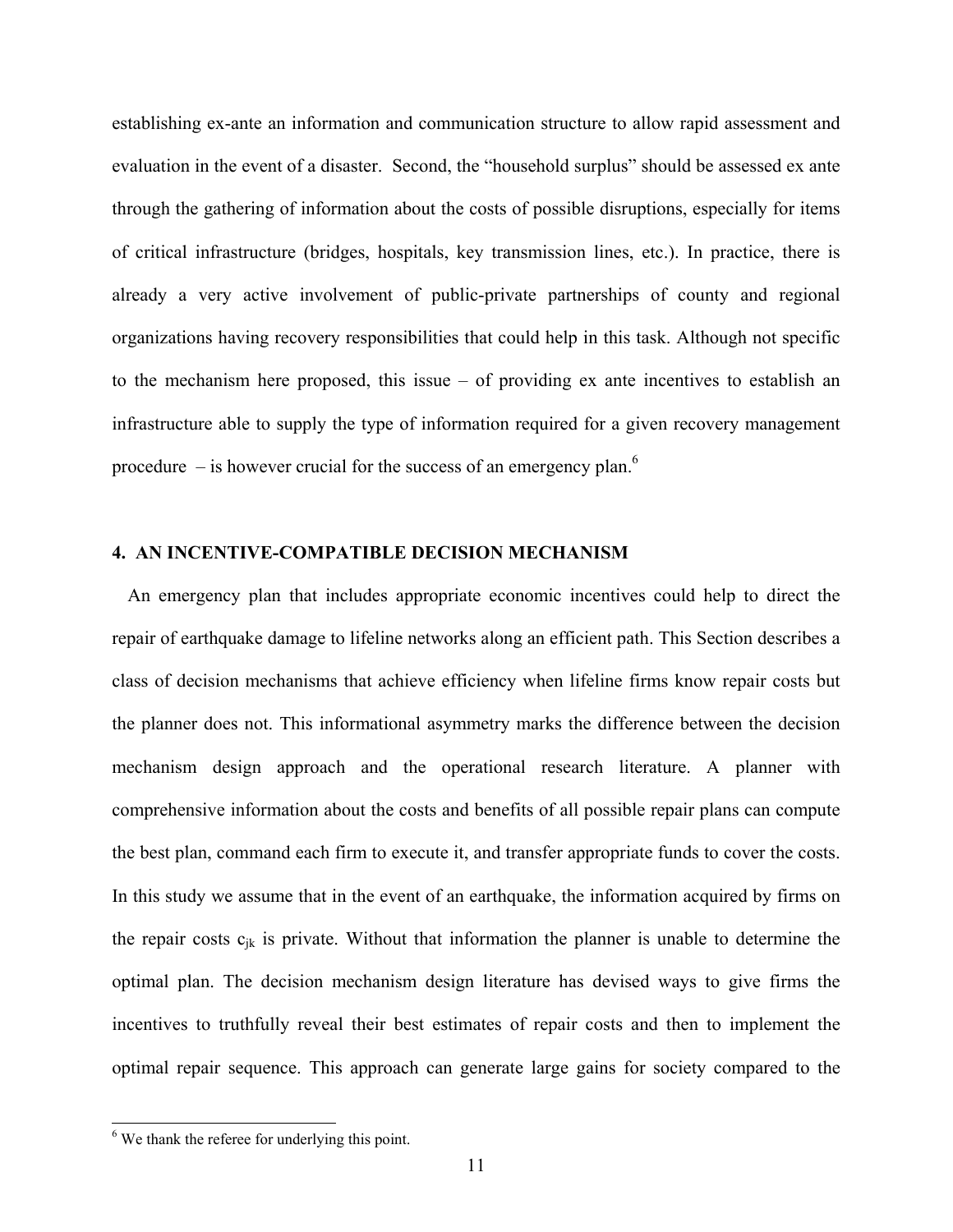current procedure of simply letting firms freely decide on repair sequences and then paying them after completion of the work. Before considering those mechanisms, we list the other assumptions about the repair problem. Some of these consider the technological environment (1- 3), while others the behavior of the agents (4-5):

- 1. *All-or-nothing value.* At time *t* location *k* yields positive revenues for both firms and society only when *all* lifelines services have been restored, I(*t*, *k*, *S*)=1. More formally, the indicator function I(*t*, *k*, *S*)=  $I\{$  *for all j*,  $\exists z_j \le t \text{ such that } k = s_j(z_j) \}$  equals 1 when location *k* appears in the repair sequence  $s_j$  of each firm *j* at a time  $z_j$  earlier than or equal to time *t*, and equals 0 otherwise. The expression  $s_i(z)$  denotes the  $z<sup>th</sup>$  element in the location sequence  $s_i$ , where  $S=(s_i, s_{-i})$ .
- 2. *Positive household surplus*. Lifeline services generate consumer surplus and reduce health and public safety concerns,  $h_k \geq 0 \ \forall k$ .
- 3. *Repair technology.* This assumption is a list of simplifying conditions about repair technology. It makes the technical analysis of mechanisms easier.
	- (a) A firm needs one "period" to repair the network in one location;
	- (b) A firm cannot repair two locations in parallel in the same period;
	- (c) Firms can work simultaneously in the same location (no congestion); and

(d) Repair costs for a given lifeline do not depend on the damage level of *other* lifelines in the *same* location.

4. *Firms are profit maximizers.* The present value of firm *i*'*s* profits has two components: a negative component that depends on the one-time repair costs *c*ik, and a positive component that is linked to the ordinary one-period profits  $\pi_{ik}$ . Ordinary profits are cashed for the locations already repaired, i.e.  $I(t, k, S)=1$ . Notice that there is a positive discounting factor of time,  $\delta$ <1. A firm  $i=1,...N$ , Max $\{\Pi_i(S)\}\$  over sequences  $s_i \in \mathbf{s}$ .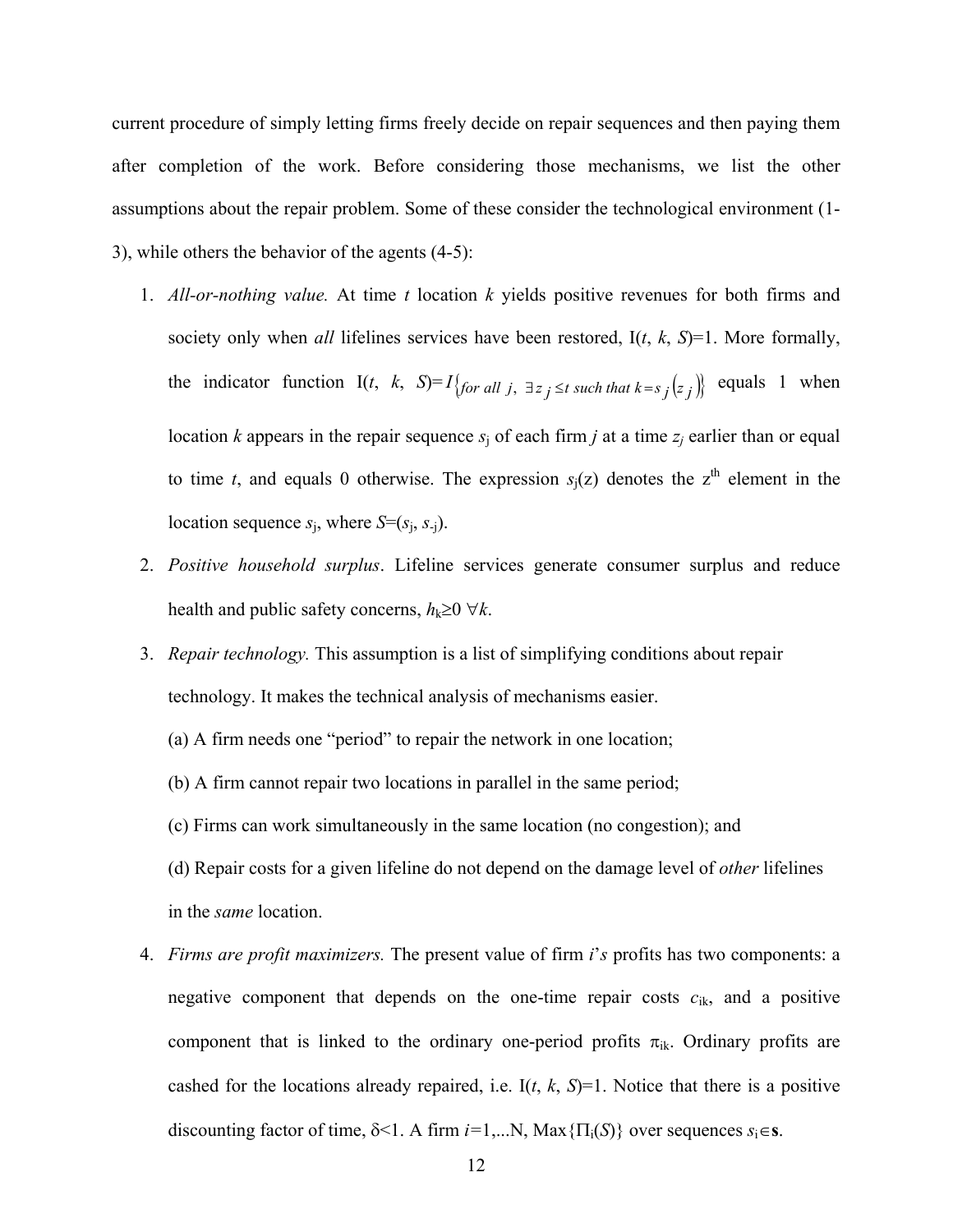$$
\Pi_i(S) = \sum_{k=1}^K \left( -\delta^{k-1} c_{i,s_i}(k) + \sum_{t=1}^K \delta^{t-1} I(t,k,S) \pi_{i,s_i}(k) \right) \tag{1}
$$

5. *Planner's objective function.* The planner'*s* objective function includes the discounted realized household surpluses  $h(S) = \sum \sum \delta^{t-1} I(t, k, S) h(a_k)$  as well as the sum of the firms' profits  $\Pi_i$  (expression (1)). Notice that the discount factor is the same for firms and  $=$   $1 t =$  $\frac{K}{\sum_{i=1}^{K} S_i t$ *k K t*  $h^{t-1}I(t,k,S)h(a_k)$  $1 t = 1$  $\delta^{t-1} I(t,k,S)h(a_k)$ the planner. The planner Max  $\{W(S)\}\$  over sequences  $S \in S$ .

$$
W(S) = h(S) + \sum_{i=1}^{N} \Pi_i(S)
$$
 (2)

Some comments on the above assumptions are in order. We have already commented about relaxing Assumption 1 from the "all-or-nothing value" to a super-additivity condition. Assumptions 3 about the repair technology are strong and may not be a good approximation of some situations.<sup>7</sup> Although there are desirable extensions of the framework in reference to assumptions 1 and 3, we believe the core message of the paper would not change.

Assumption 5 states that the planner is benevolent because considers firms' profits, firms' repair costs, and household surpluses. It might be argued that politicians will adopt a different objective function, particularly in cases when a decision that explicitly assigns the lowest repair priority to their location would increase the chances of alienating voters. Two remarks can be made in defense of Assumption 5. First, the additional resources generated by a more efficient repair plan may better achieve other ends. It'*s* hard to argue for objective functions that favorably evaluate miscoordination among lifeline firms. Second, re-election goals may require giving greater weight to household surpluses instead of the profit motives of firms.

<span id="page-14-0"></span><sup>&</sup>lt;sup>7</sup> For instance, consider "economies of contiguity" whereby fixing one length of a pipe or street makes it less costly to fix the contiguous length of pipe or street. Related issues are discussed in Section 6 (Network externalities).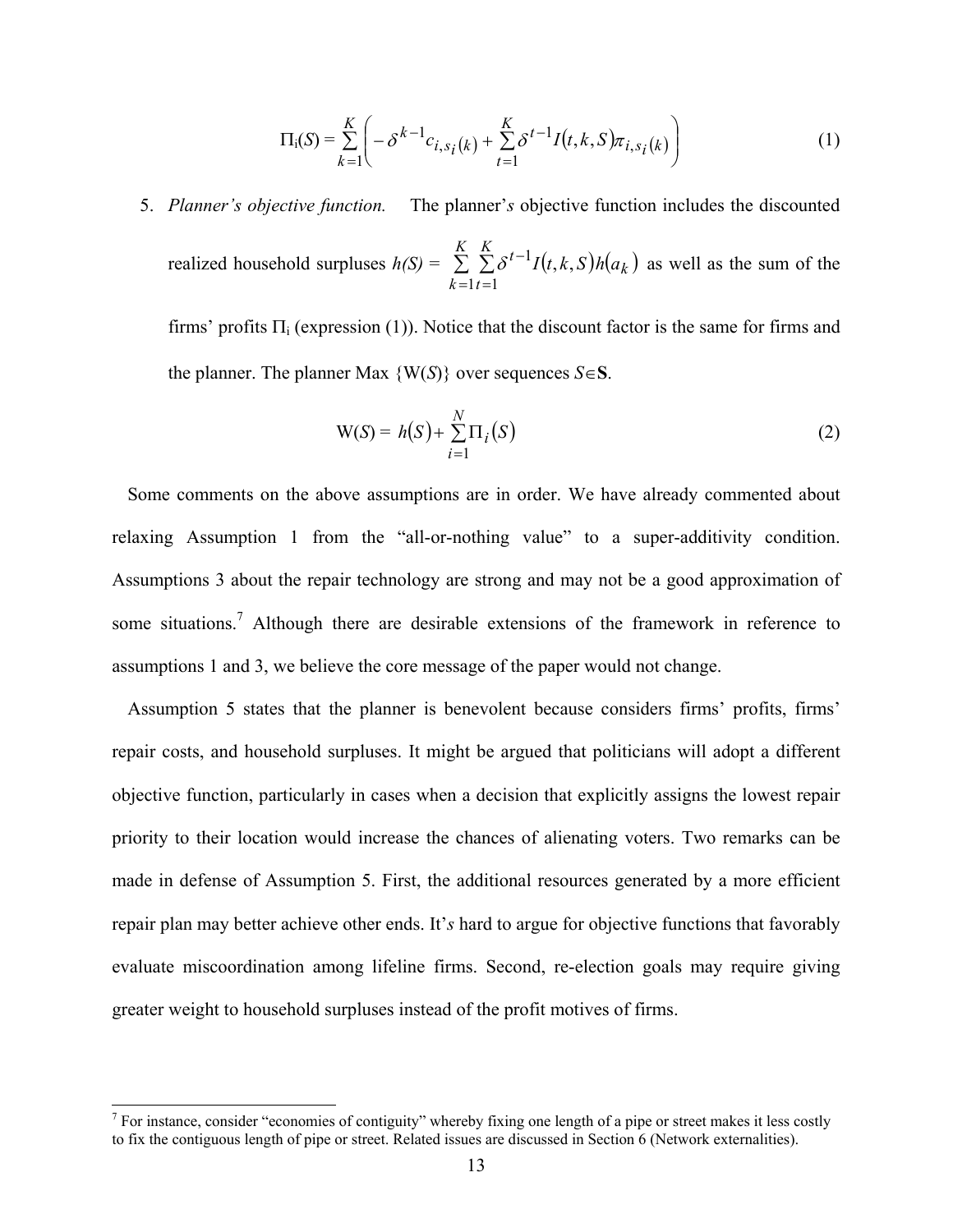The decision mechanism design literature models the interaction of individuals by game theory tools, whereas institutions governing interaction are modeled as decision mechanisms. In a mechanism each individual has a message (or strategy) space, and decisions result as a function of the messages chosen (Jackson 2001). Our task is to find a mechanism for this context such that under the assumption that firms maximize profits, the outcome will be one that instead maximizes the planner'*s* objective function.

A theme that comes out of the mechanism design literature is that it is often impossible to find decision mechanisms compatible with individual incentives that simultaneously result in efficient decisions (maximizing total welfare), the voluntary participation of the individuals, and balanced transfers (taxes and subsidies that always net out across individuals). Nevertheless, there are some important instances of where incentives and efficiency are compatible, whereas in others a "second-best" analysis is also possible (Jackson 2001). The role of transfers is to give individuals an incentive to correctly report their private information so that the collective decision made is efficient. To get a truthful revelation of the private information, adjustments need to be made so that individuals are taxed or subsidized based on the announced valuations. In some mechanisms transfers do not sum up to zero across individuals in all states.

We now present the application of a mechanism, known as the "pivotal mechanism," to earthquake repair sequencing. This application results in the choice of an efficient sequence although some individuals may not voluntarily want to participate and as a result the transfers may not be balanced. These issues will be discussed later.

Consider the *N* lifeline firms plus a special agent representing citizens. We assume that individuals' utility is quasi-linear, i.e., it includes a numeraire commodity, generally interpreted as money, such that preferences are separable and linear in this commodity. This assumption is satisfied in the earthquake context. More specifically, firms' utility is  $u_i(S, y_i, \theta_i) = \Pi_i(S, \theta_i) + y_i$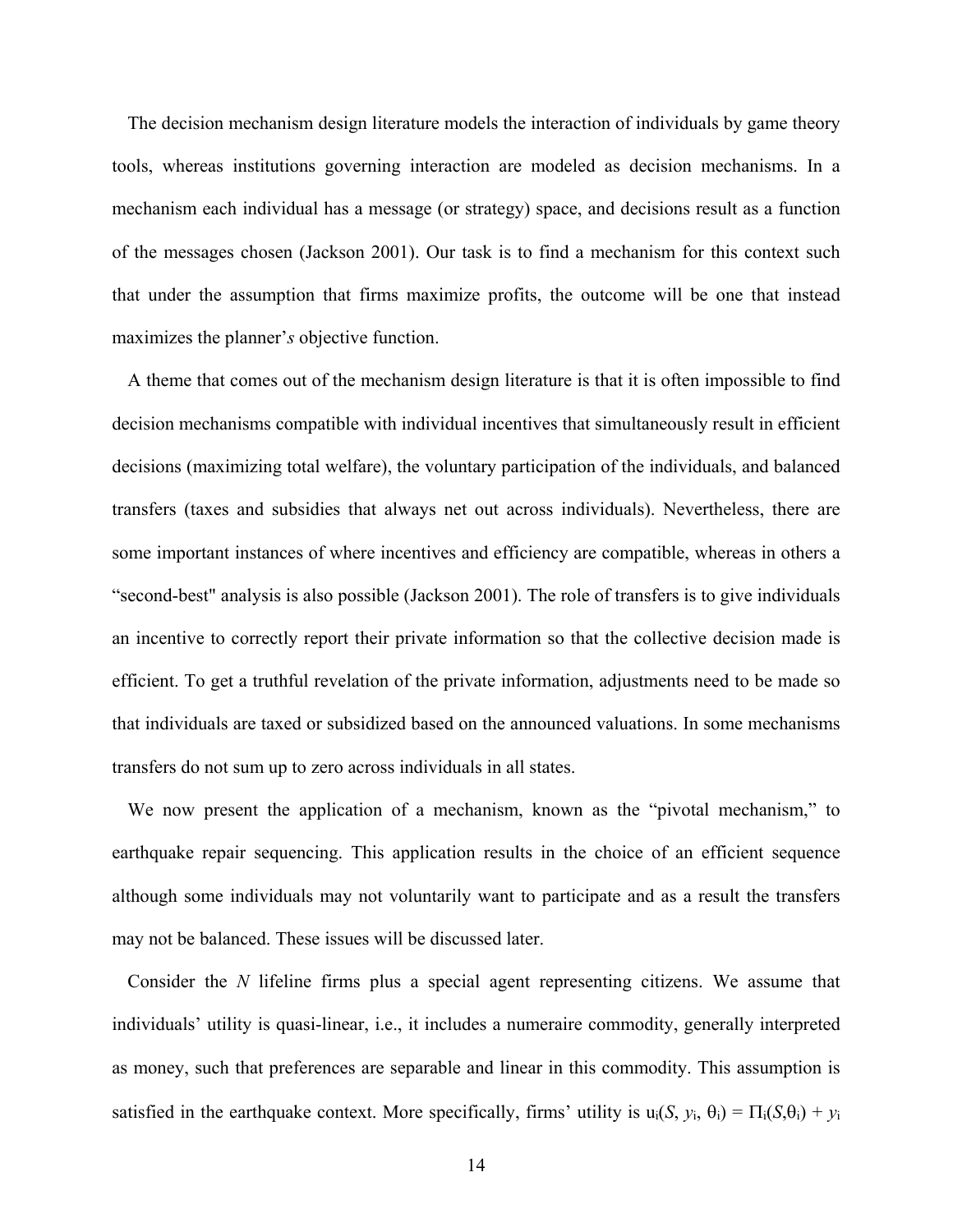for i=1,..N, and the citizen-agent's utility is  $u_{N+1}(S, y_{N+1}, \theta_{N+1}) = h(S, \theta_{N+1}) + y_{N+1}$ . Let the choice space be X=SxY, where S is the set of possible repair sequences and Y= $\mathbb{R}^{N+1}$  are the transfers from the planner to each agent. The transfers might include an amount determined before running the mechanism in order to facilitate voluntary participation to the mechanism. An individual type  $\theta_i \in \Theta$  is determined by the profile of one-period profits or surplus and repairs cost profile, Θ=**R**2K. Repair costs for the citizen-agent are always set to zero. While the oneperiod profits and surplus are public information, the repair costs could be the private information of each firm.

As the decision mechanism designer we want to find a choice function: F:  $\Theta \rightarrow X$  that, given the cost structure, picks an outcome  $x=(S^*, y_1, y_2, ..., y_{N+1})$ , where the sequence  $S^*$  is ex-post efficient, i.e.∀ *S*∈**S**,

$$
h(S^*,\theta_{N+1})+\Sigma_i \Pi_i (S^*,\theta_i) \geq h(S,\theta_{N+1})+\Sigma_i \Pi_i (S,\theta_i)
$$
\n(3)

According to the pivotal mechanism, which is a special case of a Groves mechanism, the following social choice function is efficient:

$$
y^*_{i} = [h(S, \theta_{N+1}) + \sum_{j \neq i} \Pi_j (S^*(\theta), \theta_j)] + k_i (\theta_{-i}) \text{ for } i = 1, \dots N \text{ and}
$$
  
\n
$$
y^*_{i} = [\sum_{j} \Pi_j (S^*(\theta), \theta_j)] + k_i (\theta_{-i}) \text{ for } i = N+1,
$$
\n(4)

where  $\theta = (\theta_1, \dots, \theta_{N+1})$ . The function  $k_i$  is

 $\overline{\phantom{a}}$ 

$$
k_{i} = -h(S^{*}-(N+1)}(\theta_{-(N+1)}), \theta_{N+1}) - [\Sigma_{j\neq i} \Pi_{j} (S^{*}-(\theta_{-i}), \theta_{j})] \text{ for } i=1,..N \text{ and } (5)
$$

$$
k_{N+1} = -[\Sigma_{j} \Pi_{j} (S^{*}-(N+1)}(\theta_{-(N+1)}), \theta_{j})].
$$

The expression  $S^*_{-i}(\theta_{-i})$  is the efficient sequence in the absence of agent *i*.<sup>[8](#page-16-0)</sup> This transfer  $y^*_{i}$  is always non-positive – and so the pivotal mechanism is always feasible,  $\Sigma_i y^*_{i} \leq 0$  – and has a nice interpretation. If *i*'s presence makes no difference in the maximizing choice, i.e.,  $S^*_{-i}(\theta_{-i})$  =

<span id="page-16-0"></span><sup>&</sup>lt;sup>8</sup> In particular  $S^*_{-(N+1)}(\theta_{-(N+1)})$  is the repair sequence the maximize firms' aggregate profits.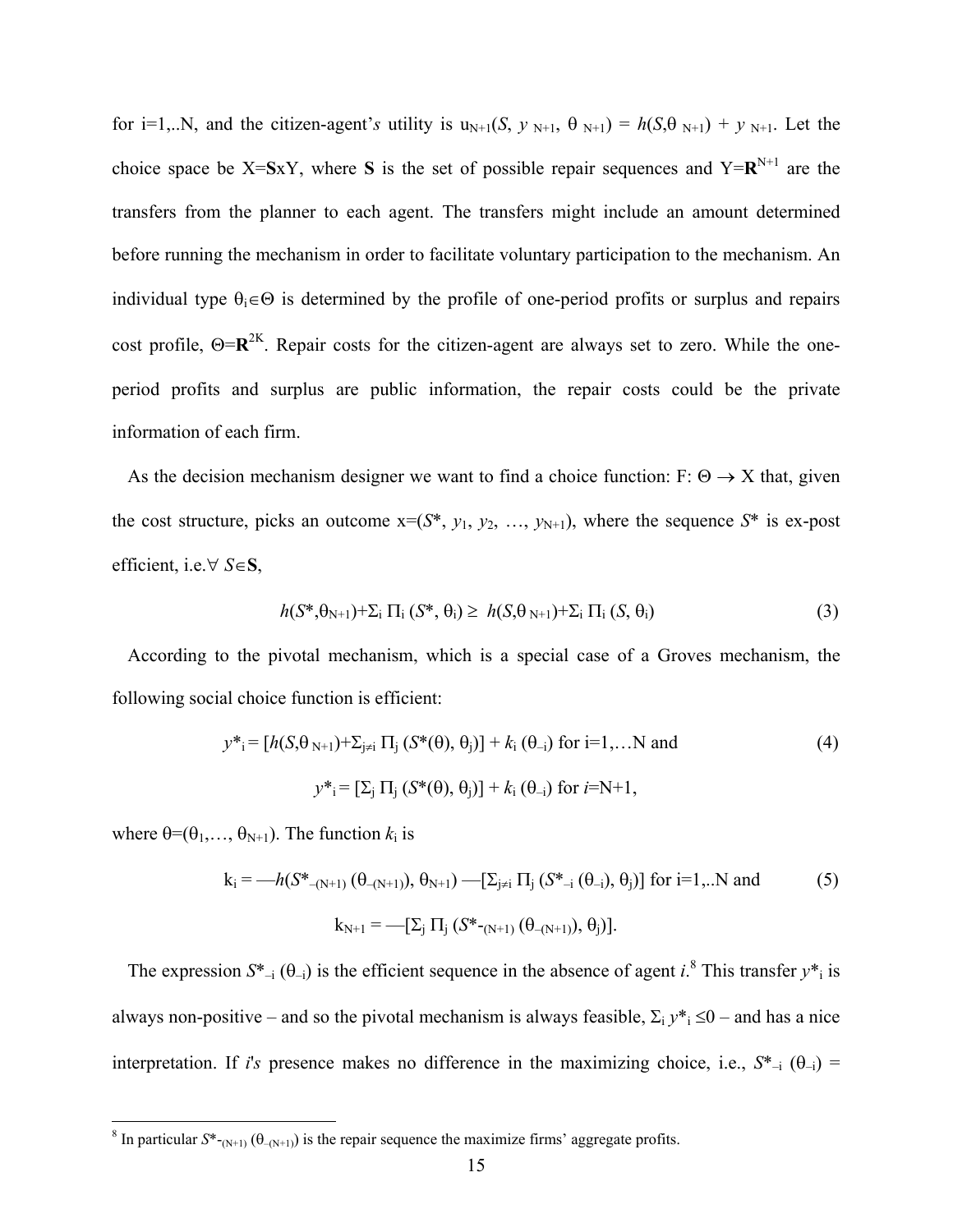$S^*(\theta)$ , then  $y^*i= 0$ . Otherwise, we can think of *i* as being "pivotal," and then  $y_i$  represents the loss in value imposed on the other individuals due to the change in decision that results from *i*'*s* presence in society. The pivotal mechanism, then, has a very simple intuition behind its incentives: each individual'*s* transfer function takes into account the marginal social impact (on other individuals) made by the individual's announcement of  $\theta_i$ . When looking at this social impact, together with the individual'*s* own selfish utility, the individual has exactly the total social value in mind when deciding on a strategy thereby leading to efficient decision-making (Jackson 2001).

The Groves mechanism presents two attractive features for our application. First it truthfully implements the efficient outcome in dominant strategies. Second, it is rather parsimonious in terms of repair cost knowledge on the side of the firms. If the equilibrium strategy is dominant, a strategy is the best regardless of the strategies chosen by other individuals. A firm does not need to condition its strategy upon what other firms will be sending as message to the planner, as it must do when the solution concept is, for instance, the Nash equilibrium. In many respects, a dominant strategy equilibrium is more robust than a Nash equilibrium one. Moreover, a firm needs to know only its own repair costs and nothing about those of other firms, and the planner can be totally uninformed.

The two drawbacks, which have already been mentioned, concern the transfers not being balanced and the voluntary participation issue. The problem of unbalanced transfers is related to the status of the special agent representing citizens and acted upon by the planner herself. When household surpluses are "responsible" for changing the sequence preferred by the firms, the citizen-agent might have to pay a transfer,  $y *_{N+1} > 0$ . Two cases are possible. In Case 1, neither the planner nor the citizens are paying the transfer but yet the socially preferred sequence resulting from the mechanism is implemented. In this case, the issue is whether the planner has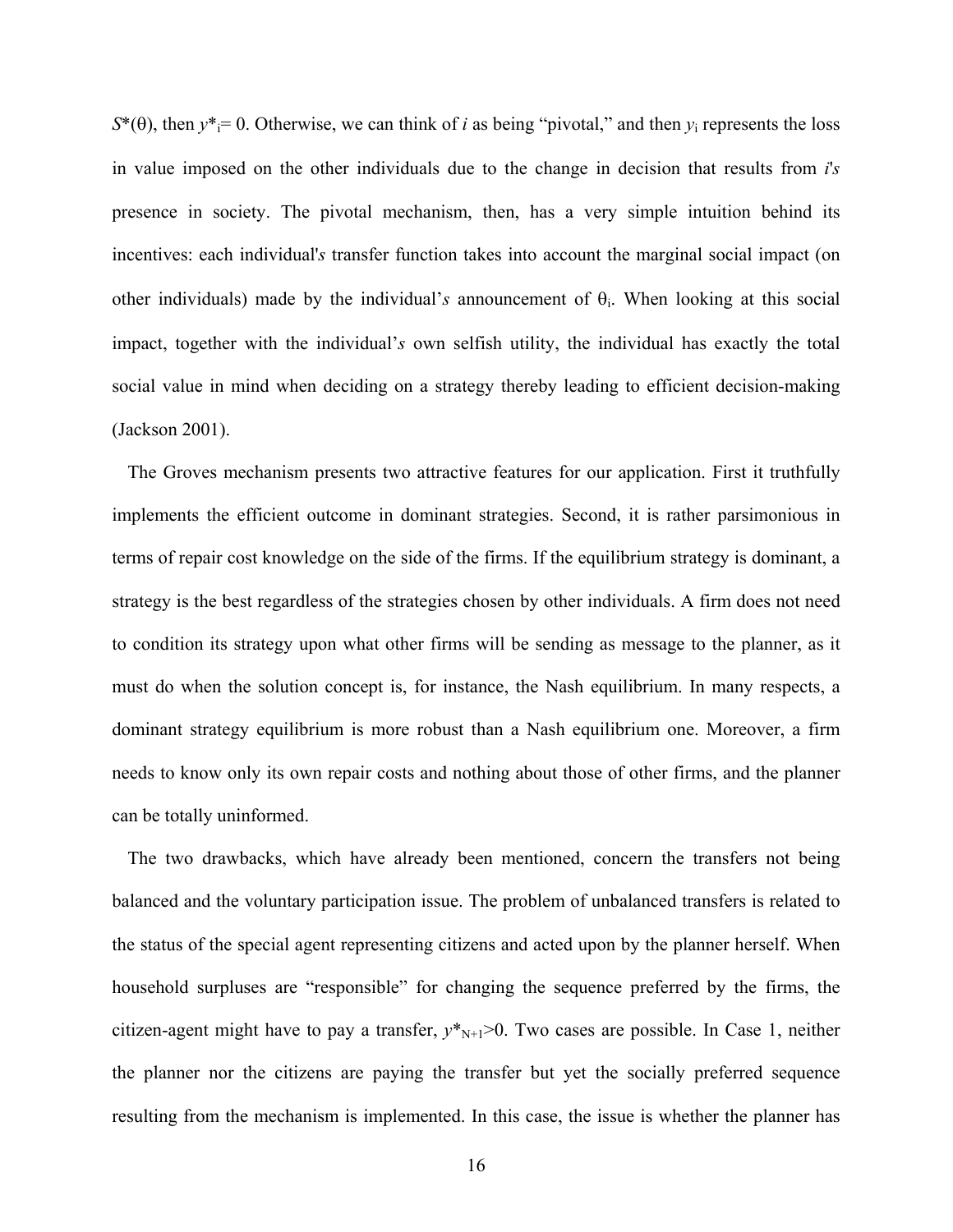<span id="page-18-0"></span>correct incentives to truthfully set the level of household surpluses  $h_k$ . If so, transfers from firms could be assigned to the citizens as well. The planner could set  $h_k$  based on constituency interest or on bribes rather than the actual household surplus of the citizens. In Case 2, the planner does pay the transfer. In that case the pivotal mechanism becomes an instrument of discipline not only for the firms but also for the planner. The problem, then, is how to remove the transfers from the system, as the mechanism requires. One solution would be to relegate them to the upper level of government.<sup>9</sup>

The second issue is that it might not be in the lifeline firms' best interests to either voluntarily sign the contract or to carry out their contractual obligations. The emergency plan must be prepared before the event of an earthquake and hence a firm must agree to use the decision mechanism before knowing the actual repair costs. At that stage the planner may promise a transfer to firm *i* to induce it to sign the contract. After the earthquake, the mechanism is run and the firm is legally bound to fulfill the contract although it might imply negative profits. To satisfy the constraint imposed by voluntary participation after an event, the planner might need to promise a larger transfer beforehand or else afterwards risk pressure from the firms to renegotiate the contract.

Still, if a balanced budget is considered crucial, a class of decision mechanisms exists that accomplish this and implements the efficient sequence in the Nash equilibrium strategies or one of its refinements. When preferences are quasi-linear as in this context, one can apply, for instance, the mechanism proposed by Jackson, Palfrey and Srivastava (1994). We refer to the original article for the details but will give the flavor of the mechanism. The equilibrium strategy is to truthfully report a firm'*s* preferences in terms of all possible repair sequences and the same

 $\overline{a}$ 

<sup>&</sup>lt;sup>9</sup> What is the size and direction of the transfers? Consider the following example without network externalities with three firms  ${A, B, C}$  and two locations. Valuations of locations (1,2) are  ${(10, 30), (20, 30), (30, 10)}$  for the firms and  $(35, 10)$  for the households. The sequence that maximizes aggregate profits is  $(2,1)$  while the planner prefers  $(1,2)$ ,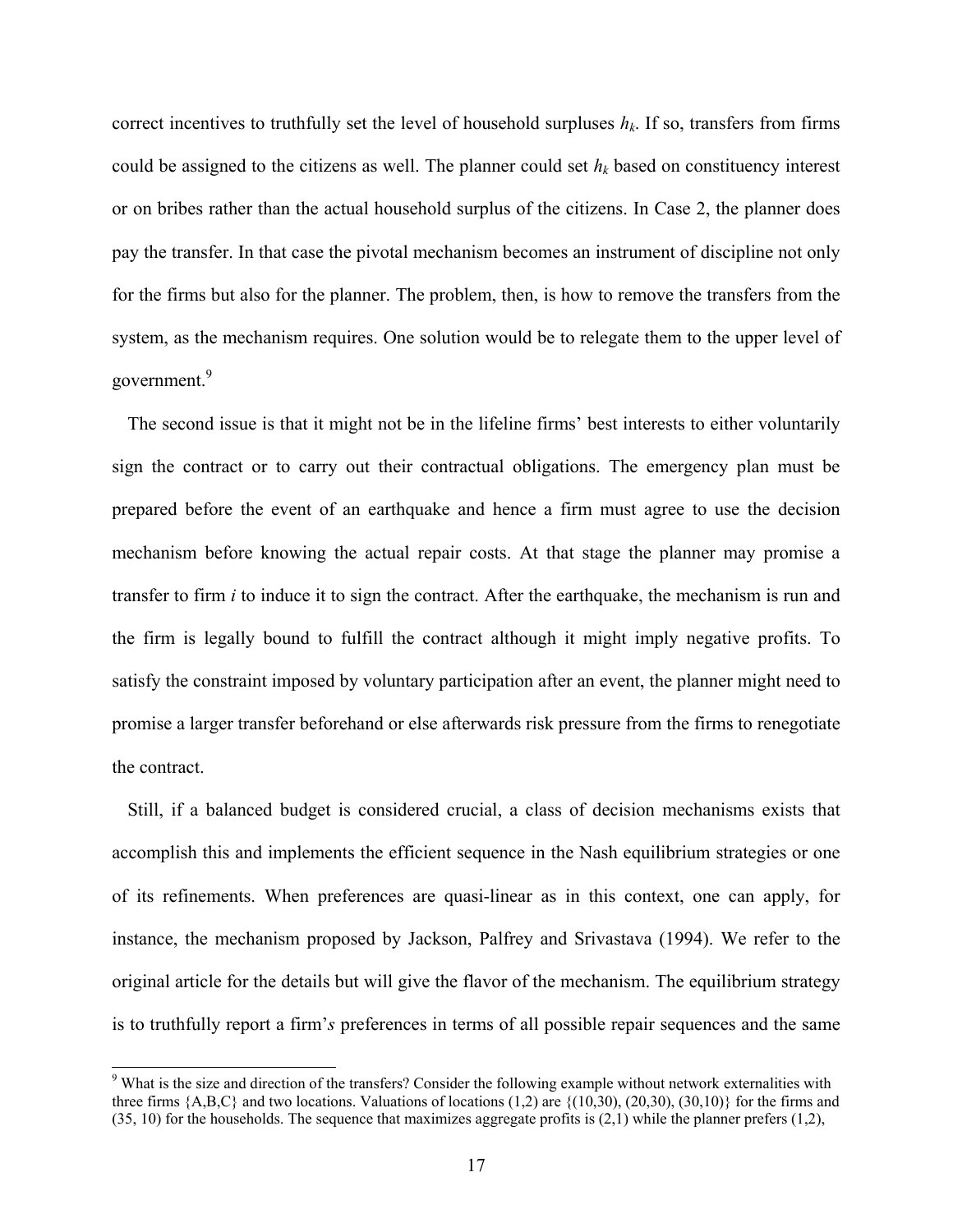information about another firm. The optimal sequence is implemented when, for all firms *i*=1,..,N, firm *i*'*s* announcement about firm *i*+1 coincides with firm *i*+1'*s* announcement about itself. Otherwise, an outcome undesired by the firms is implemented.

This other mechanism also has drawbacks. The major one is that it works when a firm knows not only its own costs but also the cost structure of at least one other firm. Hence, the pivotal mechanism is less demanding in this respect. Although several mechanisms could be compared, the conclusion is that tools exist to assist the planner in choosing the most efficient repair sequence.

#### **5. AN ITERATIVE DECISION RULE**

 $\overline{\phantom{a}}$ 

A drawback of the decision mechanisms described in the previous Section is the considerable information about repair costs that firms are assumed to know and to report to the planner. This Section illustrates possible directions for weakening these requirements.

Because of the high dimensionality of the strategy space for location sequencing, firms are required to submit a large number of cost estimates in order to implement the contract described above. As the mechanism stands, a firm *i* has to submit for each of the possible *K*! sequences *s*∈**s** a cost vector  $c_i(s) = (c_{i,s(1)}, c_{i,s(2)}, \ldots, c_{i,s(K)})$ , where  $c_{i,s(k)}$  denotes the cost to repair location  $s(k)$  given that locations  $s(1)$ ,  $s(2)$ ,..,  $s(k-1)$  have already been repaired. The number of cost

estimates that describe the full cost structure of a firm is  $r = \sum$  $\Xi_1(K -$ *K*  $\sum_{j=1}^{L} (K - j)$ *K*  $\int_1 (K - j)!$  $\frac{1}{2}$ . To give an idea of the

magnitude, if the region is divided into  $K=10$  locations,  $r=9,828,000$ . Although most of the cost estimates reported will likely be repetitions of identical numbers, the amount of reporting required by the mechanism remains remarkably high. A dramatic reduction of the message space

which maximize social surplus. As households make the outcome change, they are taxed for 10 (70-60). Moreover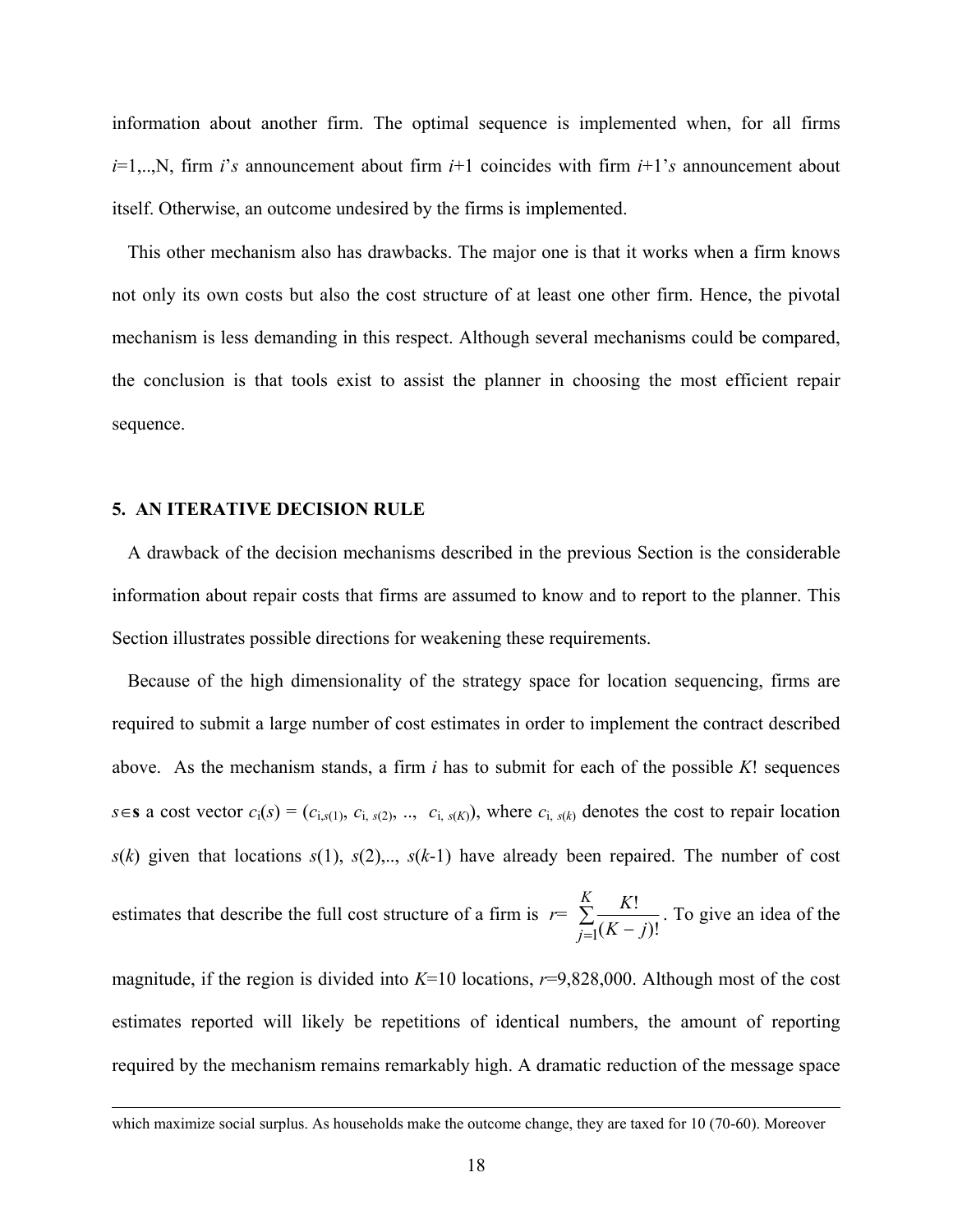can be achieved without compromising the achievement of the optimal repair sequence when the following technological condition is satisfied in addition to the list in Section 4:

 $3(e)$  The cost of repairing the damage in a location  $a_k$  does not depend on the damage level of the *same* network in *other* locations  $a_1$  *l*≠*k*.

When Assumption 3 (e) is met, a simpler, iterative version of the mechanism can be run. Instead of determining the whole sequence of locations in period zero, the iterative mechanism chooses just the next location to be repaired. After all lifelines are restored in one location, firms would again be asked to report repair costs on all the remaining locations, until all *K* have been repaired. In this simpler mechanism a firm  $i$  at period  $t$  submits its cost estimates  $c_{i, \text{si}(t)}$  given a common history of locations that have already been repaired,  $s(1)$ ,  $s(2)$ ,..,  $s(t-1)$ . When all *K* periods are considered, the number of cost estimates to be reported relative to the cost structure of a firm is  $r=(K+1)K/2$ , considerably less than before (for  $K=10$ ,  $r=55$ ).

Besides reducing the strategy space, the iterative version of the mechanism has the advantage of allowing to incorporate into the decision-making process additional information on repair costs that might become available during the repair works. A similar updating is already used by lifeline firms for ordinary maintenance work, where the information acquired helps to schedule following maintenance work. Committing to a repair sequence in period zero could result in a sub-optimal choice if new information is acquired during the repair process.

#### **6. NETWORK EXTERNALITIES**

While the full-scale mechanism outlined in Section 4 always implements the optimal repair sequence, the iterative mechanism from the previous Section may not lead to the optimal sequence when there are network externalities. There is a network externality when the cost of

firm C is taxed 5 (70-65) for the same reason.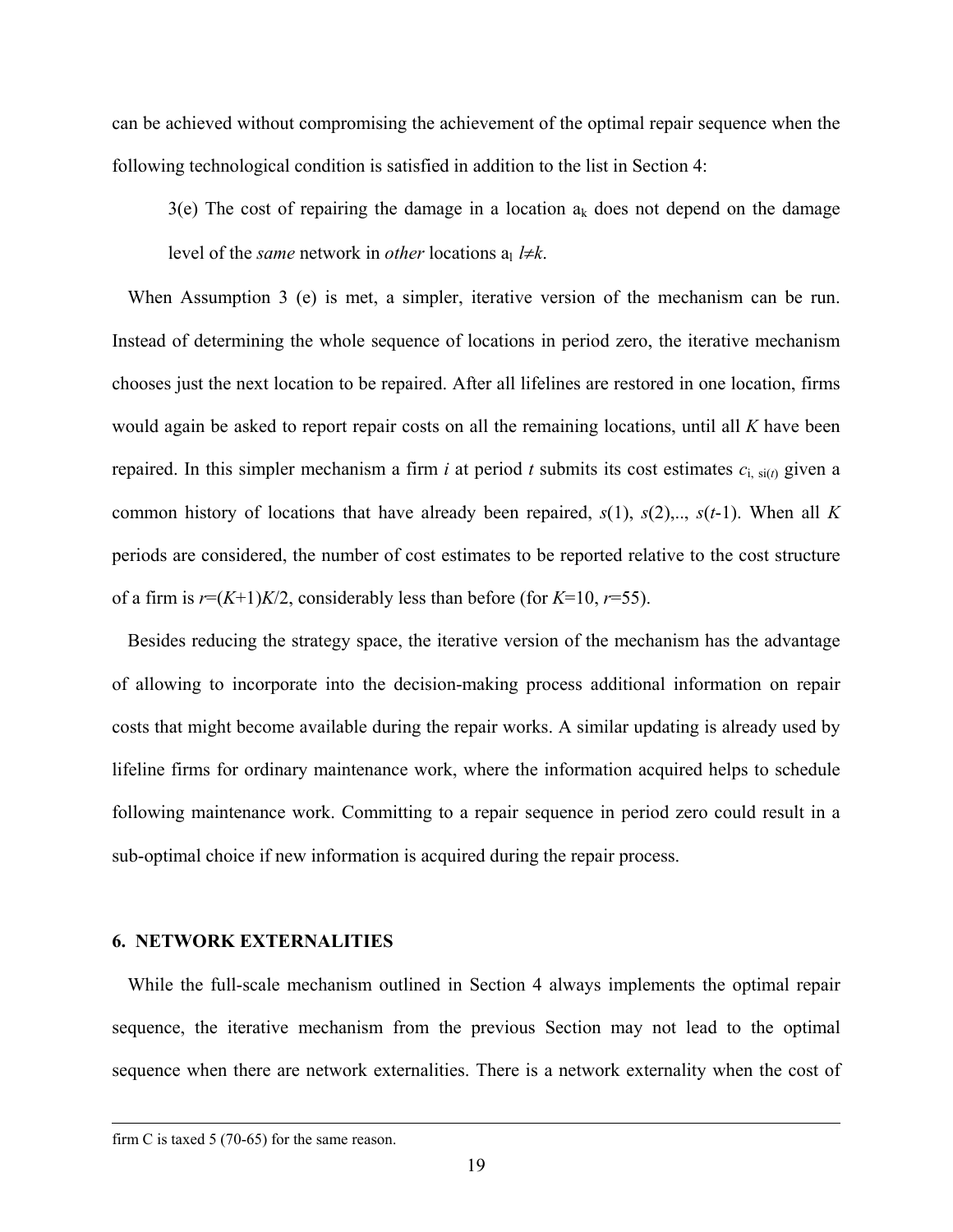repairing the damage in a location depends on the damage level of the *same* network in *other* locations. The impact of network externalities on the outcome of the iterative mechanism is now discussed.

#### <figure 3 about here>

#### <table 3 about here>

Consider the scenario illustrated in figure 3 where the water network consists of two aqueducts A and B (assume that other lifelines were not damaged). While Aqueduct B serves only Location 3, Aqueduct A serves Locations 1 and 2. In order to provide water to Location 1, the aqueduct must be repaired all the way upstream, i.e. also in Location 2. Hence, the current cost of restoring water supply in Location 1 varies whether Location 2 has already been repaired or not in previous periods. That is an instance of network externalities. We now compare the optimal repair sequence, *S*\*∈**S**, with the repair outcome that results from the decentralized interaction of lifeline firms, *DS*∈**S**, and with the outcome when employing the iterative mechanism described in the previous Section, *MS*∈**S**. In this example the adoption of the iterative mechanism leads to an outcome that is worse than having no mechanism at all.<sup>[10](#page-21-0)</sup>

The iterative mechanism falls into a trap because it does not anticipate the consequences of today'*s* repair decision on future repair costs. In fact, the repair cost reported by a firm has two distinct components,  $c_{ik} = d_{ik} + e_{ik}$ , the cost to repair lifeline *i within* location *k*,  $d_{ik}$ , and the cost for those lifeline *i* repairs *outside* location *k, e*ik*,* that are nonetheless needed in order to provide service within location  $k<sup>11</sup>$  Whenever  $c_{ik}$  depends on past history of repairs, there is a network externality and Assumption 3(e) does not hold.

<span id="page-21-0"></span> $10$  The example is biased on purpose against the mechanism, as it ignores coordination issues among firms— but is useful to make a point.

<span id="page-21-1"></span><sup>&</sup>lt;sup>11</sup> There is a third component,  $g_{ik}$ , which is the cost to repair the minor branches of the networks *within* location  $k$ . Without loss of generality we assume that  $g_{ik}=0$ . In the example, we also assume that  $e_{i1}=d_{i2}$ .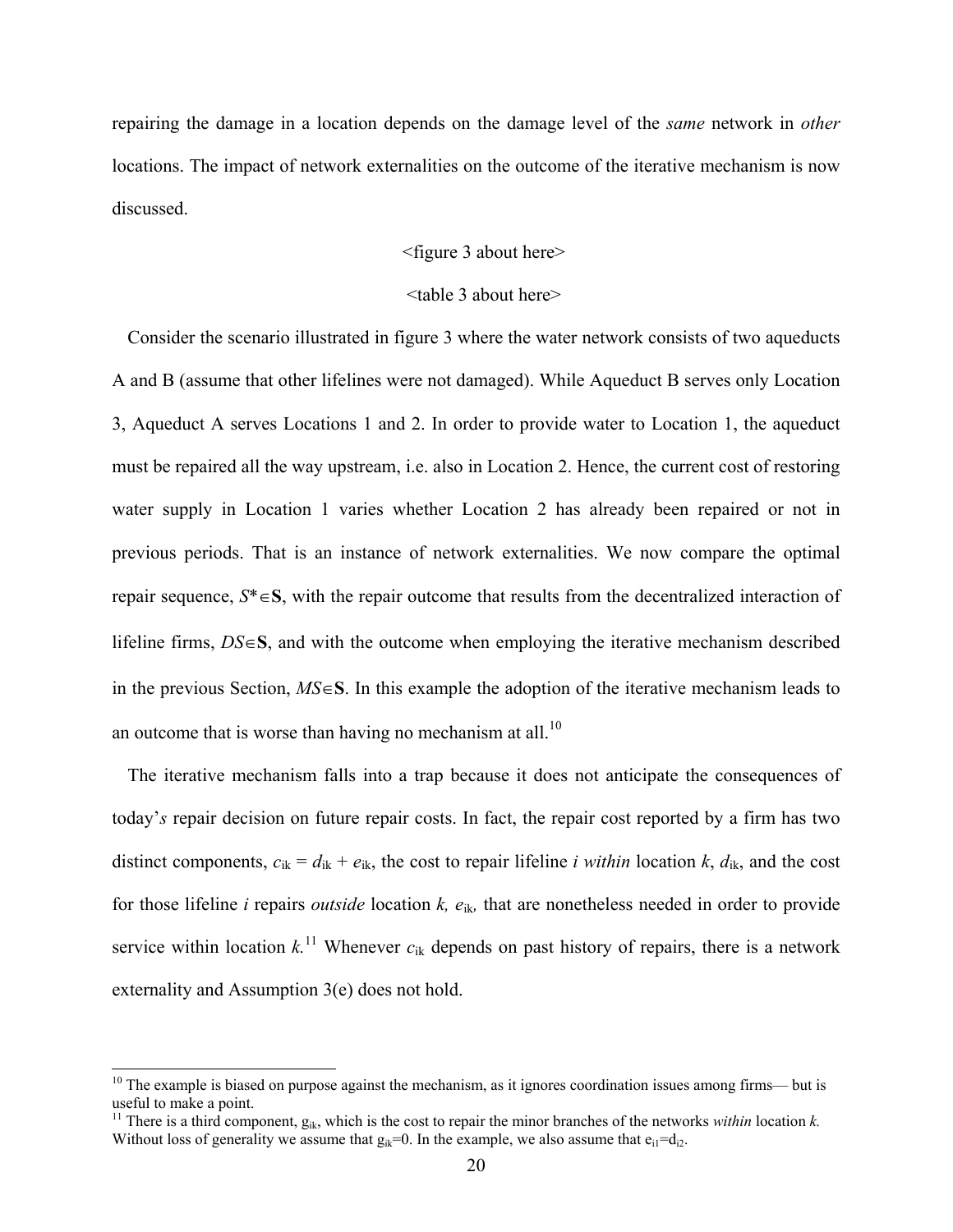Among the six possible repair sequences described in table 3, the planner'*s* optimal sequence is  $S^*=(1, 2, 3)$ . This outcome maximizes the sequence of net benefits,  $(-1, 13, 17)$ , which is the difference between the profile of benefits for all the locations that have already been repaired  $(\pi_1 + h_1, \pi_1 + h_1 + \pi_2 + h_2, \pi_1 + h_1 + \pi_2 + h_2 + \pi_3 + h_3) = (7, 13, 18)$  and the profile of costs  $(d_1 + d_2, 0, d_3) = (8, 16)$  $0, 1$ ).<sup>[12](#page-22-0)</sup>

Instead, the iterative mechanism yields a sequence *MS*=(3,2,1), which is not optimal. In the first period, when the reported cost vector  $(c_1, c_2, c_3)=(8, 5, 1)$  is compared with the *three*-period benefits of each alternative  $(3(\pi_1+h_1), 3(\pi_2+h_2), 3(\pi_3+h_3))=(21, 18, 15)$ , Location 3 is chosen because it yields the highest *net* benefit (i.e. 15-1). In the second period, with reported costs of (8,5,⋅) and benefits of  $(2(\pi_1+h_1), 2(\pi_2+h_2), \cdot) = (14, 12, \cdot)$ , Location 2 is chosen (net benefit 12-5). The resulting net benefit profile  $(4, 6, 15) = (5, 11, 18) - (1, 5, 3)$  has a lower net present value than the profile for *S*\*.

Finally, a firm would have chosen *DS*=(2,1,3) to get the highest net profit profile (0, 6, 11). Although not optimal for the planner, the net benefit profile for *DS*, (6, 13, 18)- (5, 3, 1)=(1, 10, 17) has a higher net present value than for the sequence *MS* generated by the iterative mechanism. [13](#page-22-1) 

A partial solution to network externalities is redistricting. So far we have been agnostic about the process of partitioning the region into locations, but such a task is an integral part of writing an emergency plan. The choice about the number of locations and their borders is not a trivial one and may influence the efficiency of the iterative mechanism outcome. In the above example, a consolidation of Locations 1 and 2 into a macro-location would eliminate network externalities.

l

<span id="page-22-0"></span><sup>&</sup>lt;sup>12</sup> The sequence is optimal for discount factor  $\delta > 0.67$ . Repair costs are c<sub>1</sub>=8, c<sub>2</sub>=0 for sequence (1,2,3) and c<sub>1</sub>=3, c<sub>2</sub>=5 for sequence (3,2,1). <sup>13</sup> (2,1,3) maximizes net profits for  $\delta$ >0.5 and yields higher net benefits than (3, 2, 1) for  $\delta$ >0.59.

<span id="page-22-1"></span>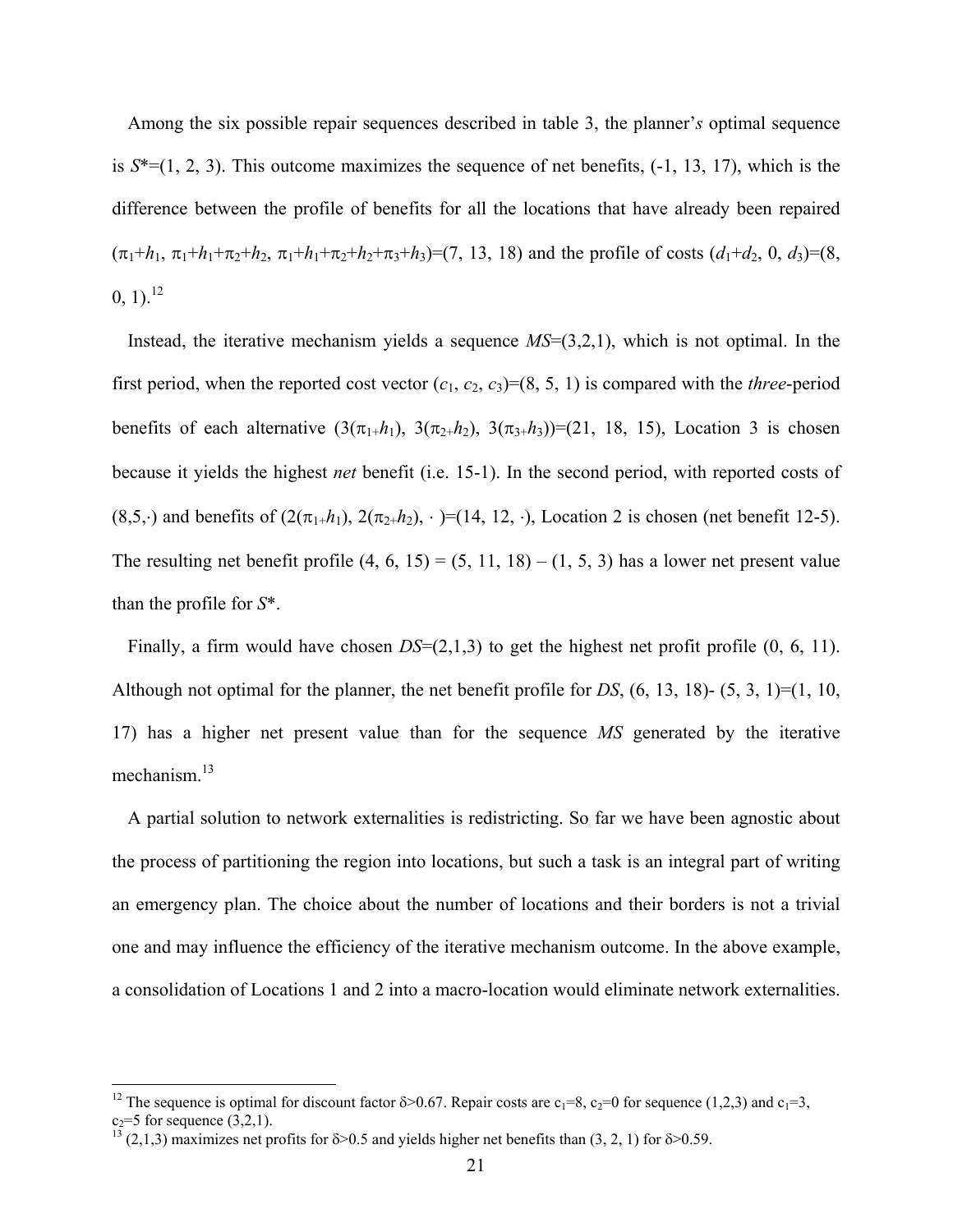Once the iterative mechanism has selected a macro-location sequence, a lower-level mechanism could select micro-location sequences within each macro-location.

Still, restructuring the region into macro-locations is not completely satisfactory for three reasons. First, the planner must know how to properly redistrict the region into a location, which is a rather technical task.<sup>14</sup> Second, the larger the macro-location the smaller the potential surplus gains from applying the mechanism. Consider that a macro-location for a single lifeline such as electricity can be as large as — or larger than — the whole region under analysis. As an effect of the Northridge earthquake in Los Angeles, for example, 150,000 customers in rural Idaho lost power for three hours, as did power customers as far as Washington, Montana, and British Columbia (NERR 1995, 189). Third, when more than one lifeline network overlaps on the same map it may be impossible to divide the region in a way to eliminate all network externalities. To sum up, redrawing locations can solve the problem of network externalities in special cases but not in general, and hence the iterative mechanism can lead to sub-optimal outcomes.

#### **7. CONCLUSIONS**

 $\overline{a}$ 

While coping with natural disasters has long been regarded as essentially an engineering task (Bryson et al. 2002; Hirshleifer 1991), we argue that the introduction of economic techniques for the aggregation of information and the alignment of incentives in emergency plans for disasters can substantially improve social welfare.

Our focus is on post-earthquake reconstruction and, in particular, restoring essential, or "lifeline" services such as water, power, transportation, and telephone services. A close consideration of the experiences of rebuilding lifeline networks after the 1990s earthquakes in the U.S. and Japan has made it apparent that current emergency plans are missing out on

<span id="page-23-0"></span> $14$  In this work, the social planner is assumed not to be ignorant about the cost structure of firms.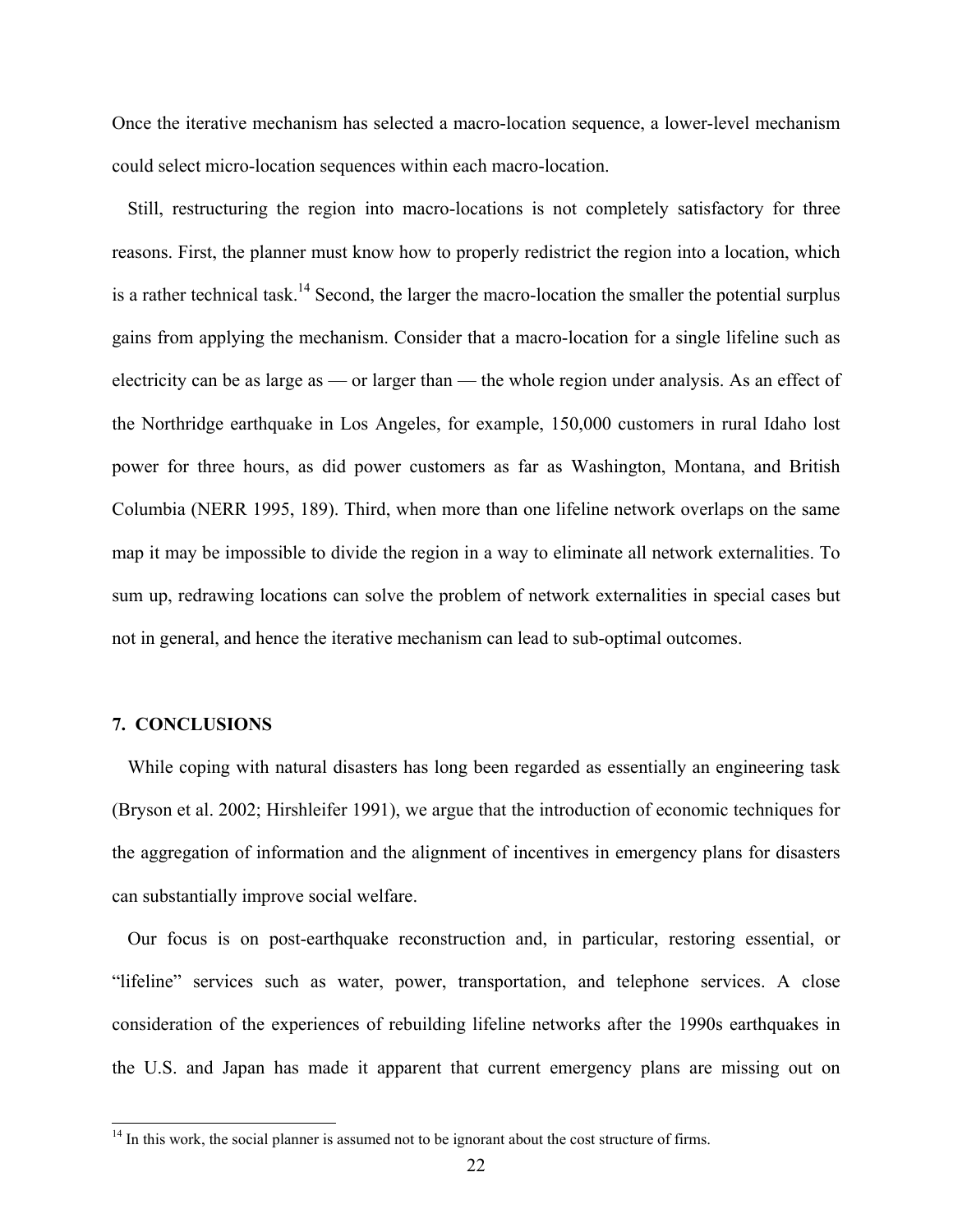potentially large welfare gains by not having the proper decision mechanisms in place (NERR 1995; Schiff 1998; U.S. Department of Commerce 1996; Chang 2003). Sources of inefficiencies lie in the dispersion of information about the costs and benefits of alternative reconstruction plans among various key participants and in a misalignment of economic incentives between the lifeline repair firms and society. We show how mechanism design theory can assist policy makers in acquiring the information to identify the best repair plan and in writing incentivecompatible contracts to implement that plan. The proposed approach can also be applied more generally to the recovery after other major natural disasters such as floods, tornadoes, and even to limited wars.

While governments have covered a large portion of repair costs after earthquakes, they have permitted lifeline firms to decide what locations to repair and when to do it. Such decentralized decision-making is likely to generate inefficient outcomes because of coordination failures among lifeline firms and because of wrong repair priorities. Coordination failures may arise when there is a mismatch in post-earthquake repair sequences among lifeline firms. For example, if the gas firm repairs the west side of town while the power firm restores electricity in the east side of town, all buildings are unusable because the west side lacks electricity and the east side has a fire hazard generated by gas leaks. Although in principle side transfers among firms should be enough to generate coordination, reconstruction reports indicate that coordination did not always occur (NERR 1995; Schiff 1998). Furthermore, wrong repair priorities can be set by firms when their profits are not strongly correlated with the consumer surplus resulting from services being restored and with the value gained by the reduction in health and public safety concerns. By contrast, a benevolent planner in such situations would choose a repair plan that maximizes social welfare.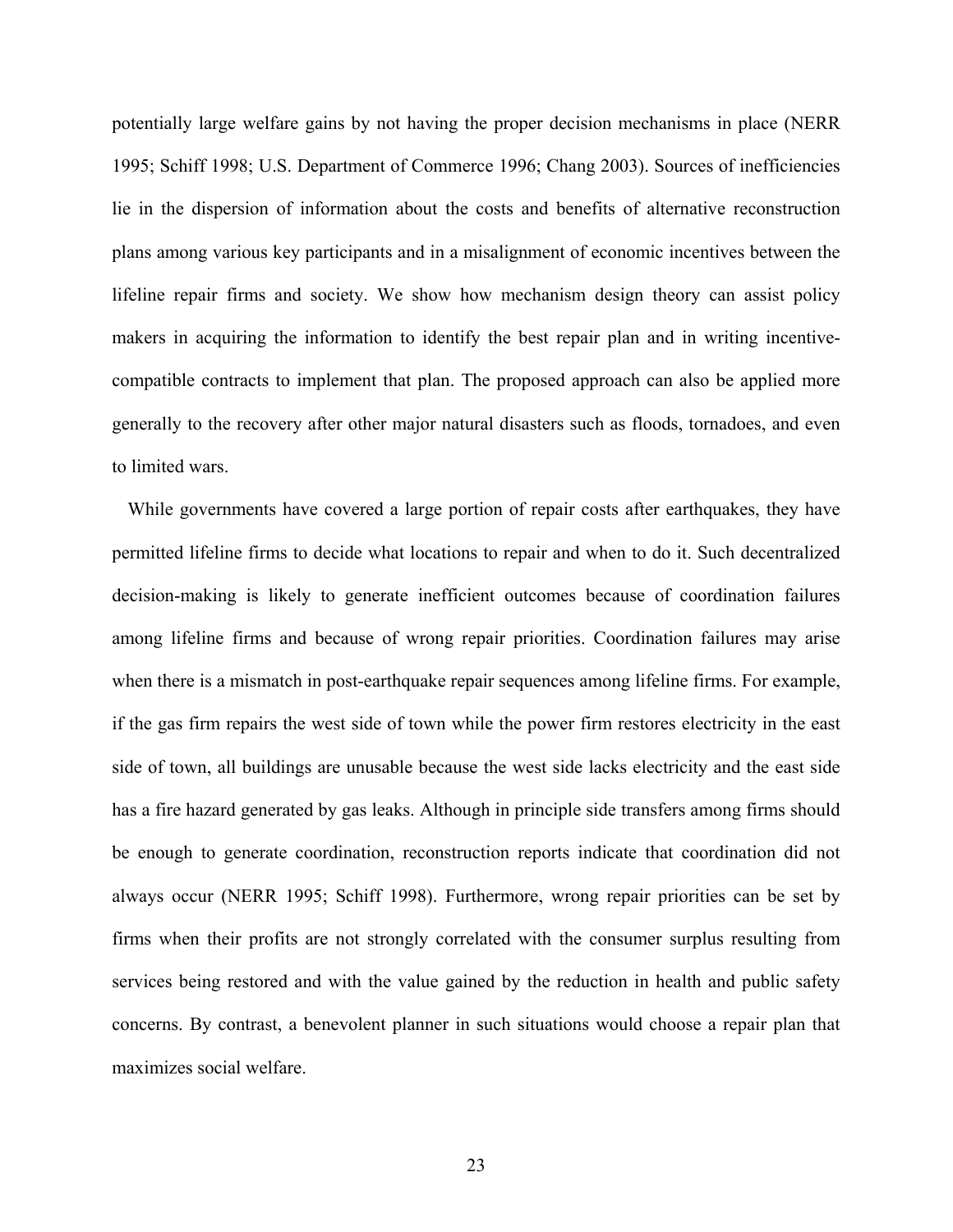We show that an emergency plan could avoid both coordination failures and the setting of wrong priorities by including a properly designed contract with lifeline firms. This type of contract has been studied in the decision mechanism design literature (Jackson 2001; Jackson, Palfrey, and Srivastava 1994). In general, firms are asked to reveal their private information about repair costs, and a decision about a sequence of locations to be repaired is generated by aggregating all the information. Transfers could be done from or to the firms. The role of transfers is to give firms an incentive to report correctly their private information. We present a class of mechanisms that achieves this goal and we apply it in the context of the pivotal mechanism, a classic example of incentive-compatible mechanism where truth telling is the equilibrium strategy for the firms. The pivotal mechanism, however, does not ensure that the "budget always balances." That is, the sum of the payments by firms does not necessarily equal the sum of claims for payment by stakeholders. This, we believe, leads to a natural role for the federal government or, as a last resort, another disaster relief provider such as FEMA.

While current emergency plans would greatly benefit from incorporating the principles of a mechanism design, more work is needed to extend the outlined framework and to study it empirically. Some stark assumptions about repair technology and flow of benefits from newly repaired locations are in need of relaxation if the mechanism is going to be applied to a field situation. Moreover, it must be conceded that firms are required to report to the planner a remarkably high amount of information. In response to this criticism, we have put forward an iterative version of the full-scale mechanism whereby firms are able to report repair cost estimates for a considerably lower number of alternative scenarios. Unfortunately, this simpler mechanism guarantees an optimal outcome only under restrictive conditions placed on the cost structure. Future research should explore trade-offs between the reduction in the amount of information to be reported and loss in terms of a second-best outcome. Before its adoption, an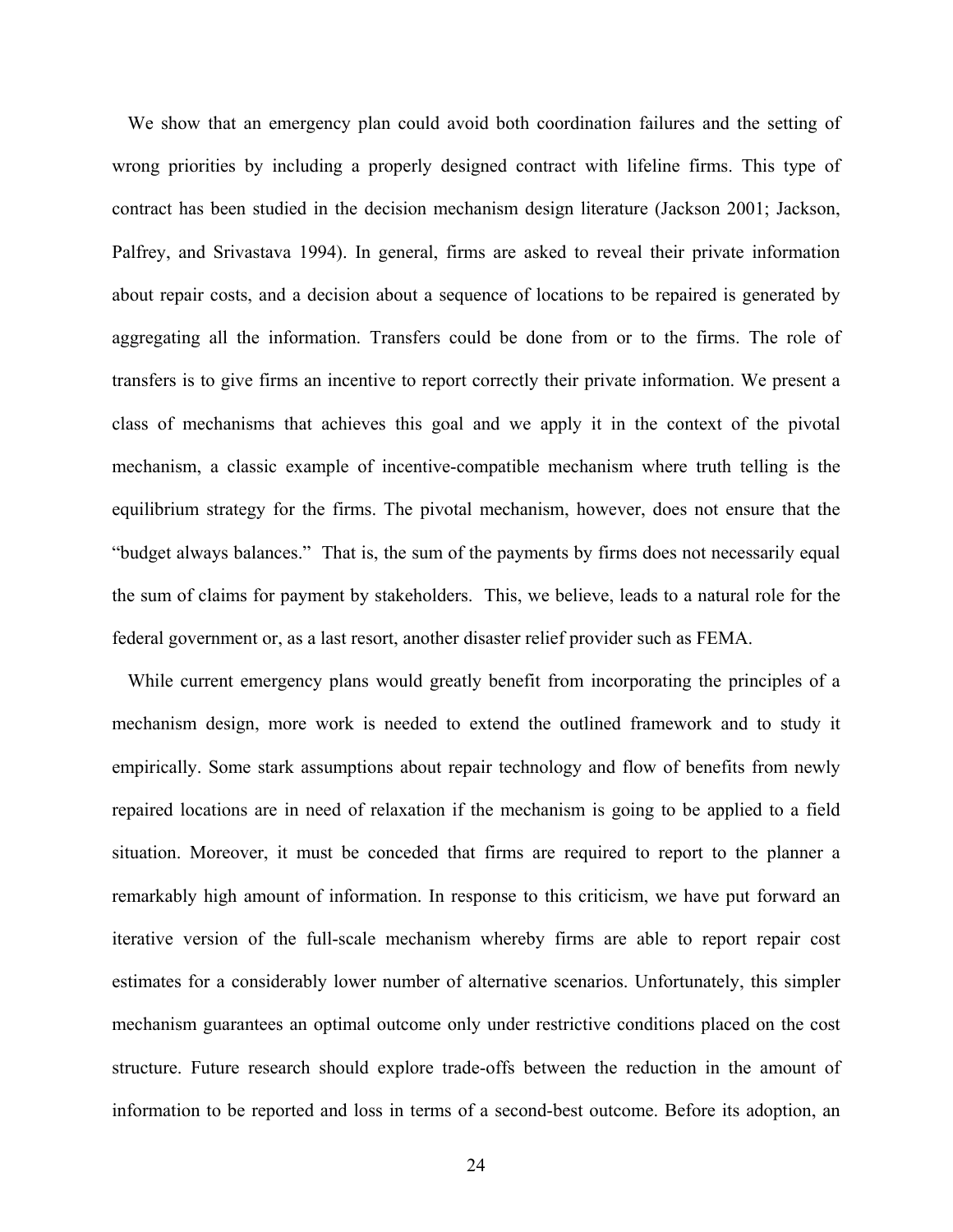empirical validation of a decision mechanism is advisable. One could carry out either an experimental study or a computational simulation of a post seismic scenario or both.

Lifeline service restoration is an aspect of disaster relief management that deserves more attention because there has been a non-trivial level of mismanagement despite stakes being considerably high. Setting up a framework among lifeline firms with explicit financial incentives of the type suggested in this paper would be a step toward a more efficient post-disaster recovery.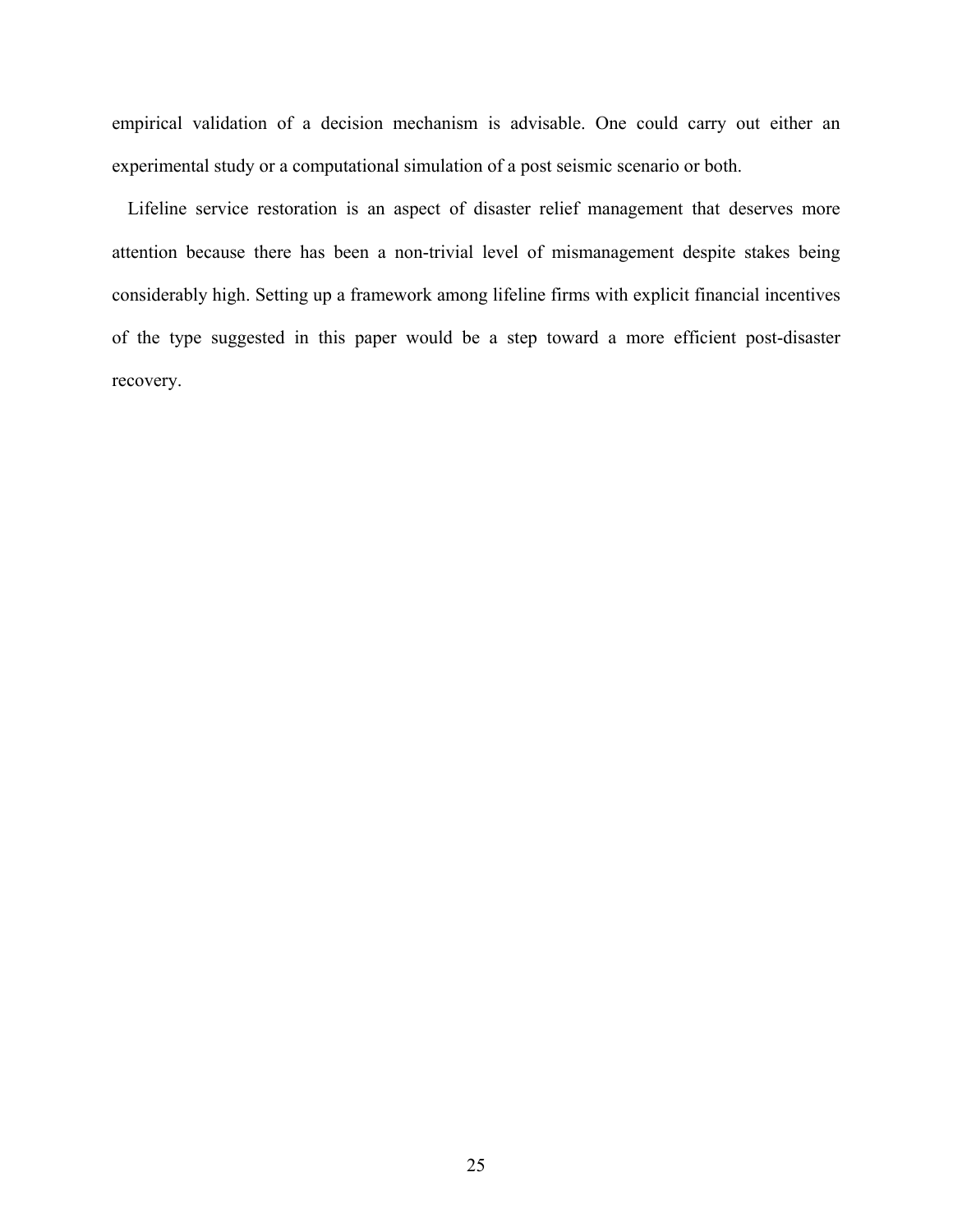#### **REFERENCES**

Bryson, K.-M., H. Millar, and A. Joseph. 2002. "Using formal MS/OR modeling to support disaster recovery planning," *European Journal of Operational Research*, 141(3):679-688.

Chang, S. E. 2003. "Transportation Planning for Disasters: An Accessibility Approach," *Environment and Planning*, A, 35(6):1051-1072

Chang, S. E. and N. Njima. 2001. "Measuring Post-disaster Transportation System Performance: The 1995 Kobe Earthquake in Comparative Perspective," *Transportation Research*, A, 35(6):475-494

Coburn, A. and R. Spence. 2002. *Earthquake Protection*, 2nd Edition, Wiley

FEMA, Federal Emergency Management Agency 2000. "HAZUS99 Estimated Annualized Earthquake Losses for the United States," *FEMA Working Paper 366* (September).

Froot, K. (Ed). 1999. *The Financing of Catastrophe Risk*, Chicago, IL, University of Chicago Press

Garrett, T. A. and R. S. Sobel. 2002. "The political economy of FEMA disaster payments," Federal Reserve Bank of St. Louis, *Working Paper 2002-012B.*

Hirshleifer, J. 1991. "Disaster and Recovery," Department of Economics, University of California, Los Angeles, *Working Paper No. 639.*

Jackson, M.O. 2001. "Mechanism Theory," In *The Encyclopedia of Life Support Systems,* edited by EOLSS*,* Forthcoming

Jackson, M.O., Thomas Palfrey, and Sanjay Srivastava 1994. "Undominated Nash Implementation in Bounded Mechanisms," *Games and Economic Behavior*, 6:474-501.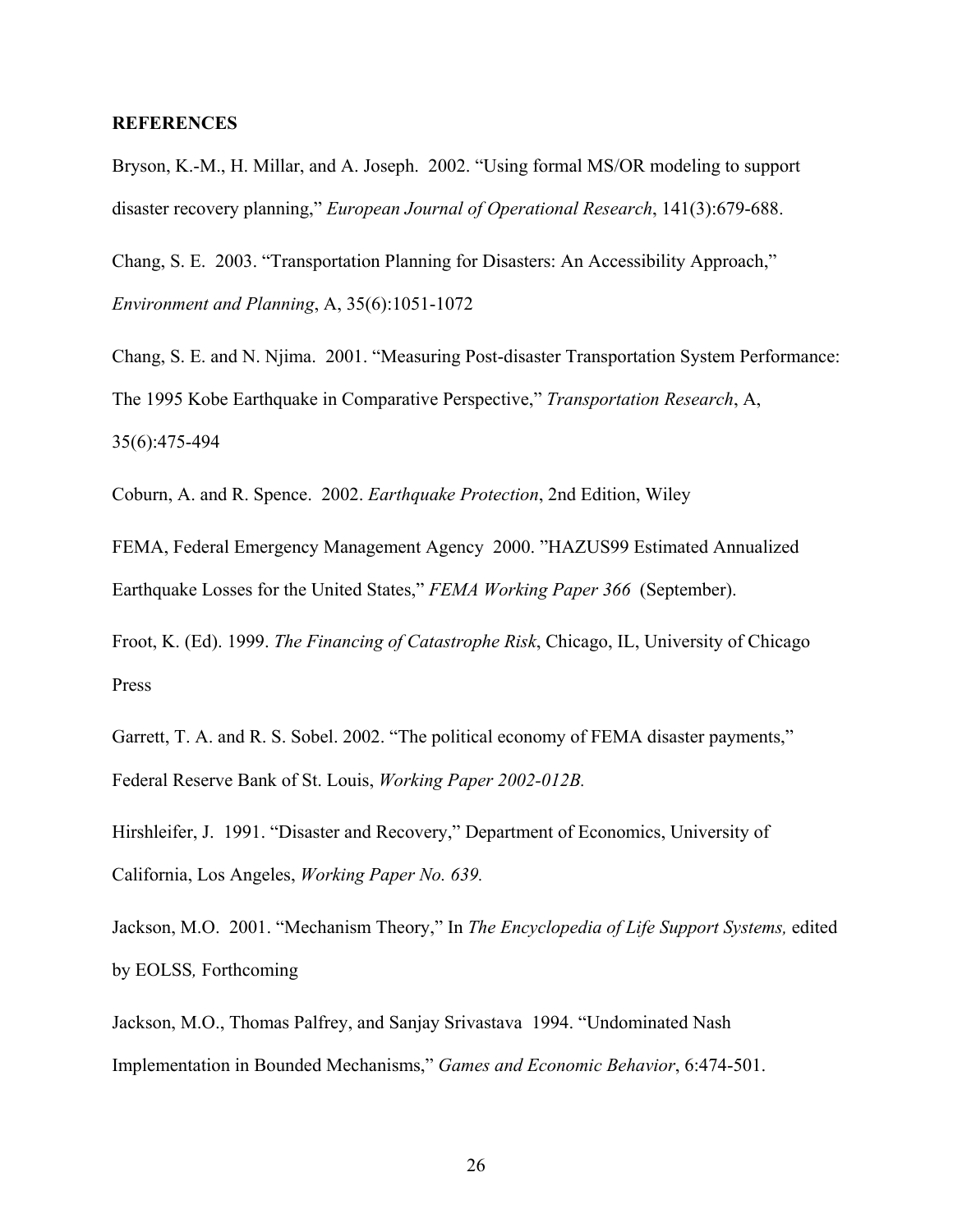Kleffner, A.E. and N.A. Doherty. 1996. "Costly Risk Bearing and the Supply of Catastrophic Insurance," *Journal of Risk and Insurance*, 63(4):657-671.

Kreimer, A. and M. Arnold. (Eds). 2000. "Managing Disaster Risk in Emerging Economies," *World Bank Disaster Risk Management Series*, no. 2. Washington, D.C..

Kunreuther, H. and A.E. Kleffner. 1992. "Should Earthquake Mitigation Measures be Voluntary or Required?," *Journal of Regulatory Economics*, 4(4):321-333.

McKelvey, R. and T. Page. 1997. "An Experimental Study of the Effect of Private Information in the Coase Theorem," *Social Science Working Paper 1018*, Pasadena, Caltech.

Miletti, D. (Ed). 1999. *Disasters by Design: A Reassessment of Natural Hazards in the United States*, Washington, DC: Joseph Henry Press.

Mill, J. S. 1896. *Principles of Political Economy*, New York, Appleton & Co.

NERR (Northridge Earthquake Reconnaissance Report). 1995. *Earthquake Spectra*, Supplement, Vol.11 (April).

Penalva, J. 2002. "Insuring California Earthquakes and the Role for Catastrophe Bonds," *Journal of Risk Finance*, 3(4):54-72.

Schiff, A.J. (Ed). 1998. "Hyogoken-Nanbu Kobe. earthquake of January 17, 1995, Lifeline performance," American Society of Civil Engineers, Technical Council on Lifeline Earthquake Engineering, *Monograph No.* 14 (September).

United States Department of Commerce. 1996. "The January 17, 1995 Hyogoken-Nanbu Kobe. Earthquake, Performance of structures, lifelines, and fire protection systems," Gaithersburg, Technology Administration, *National Institute of Standards and Technology Special Publication 901*, ICSSC.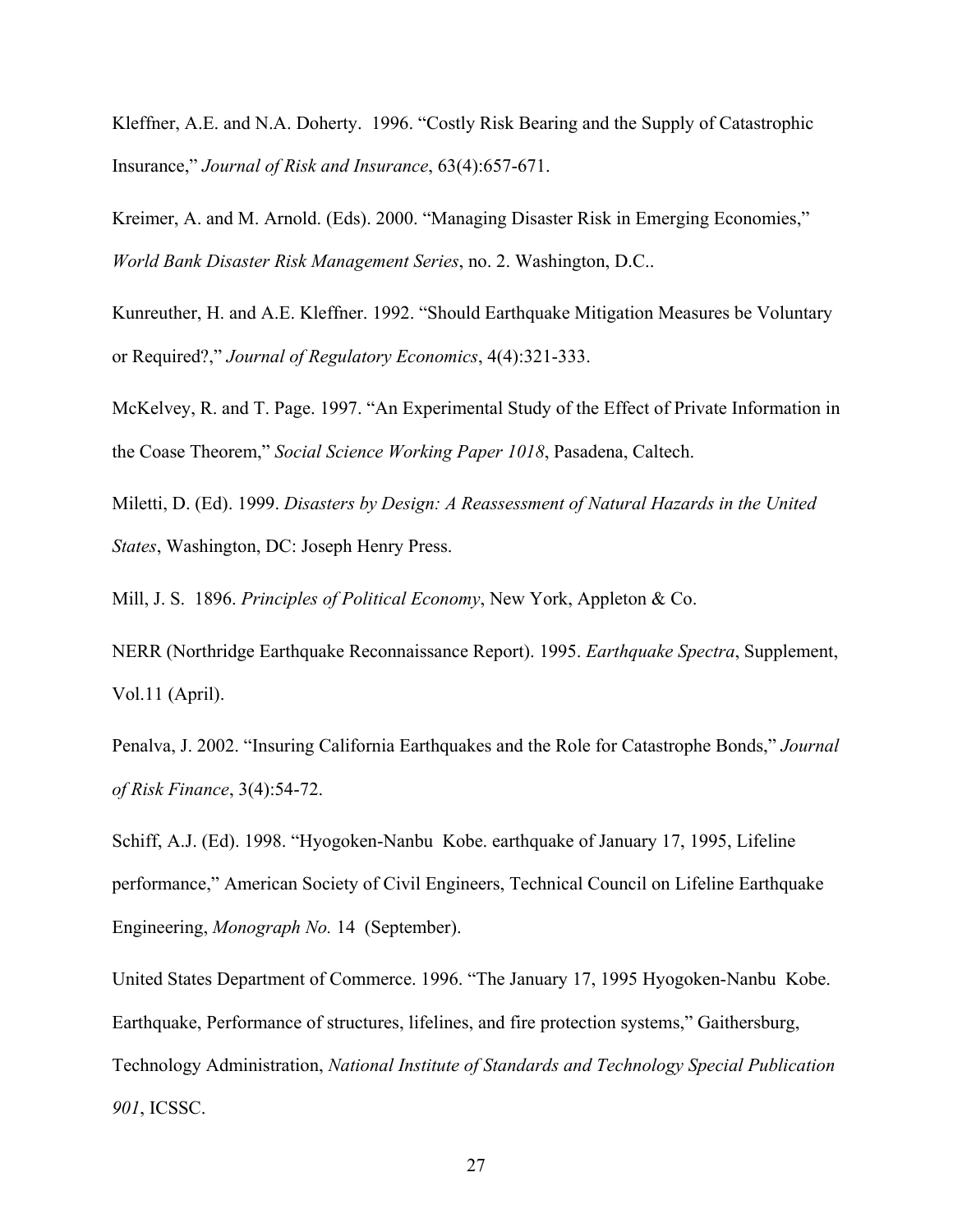|        |       | Firm 2                                                 |                                                        |  |
|--------|-------|--------------------------------------------------------|--------------------------------------------------------|--|
|        |       | (1,2)                                                  | (2,1)                                                  |  |
|        | (1,2) | $\pi_{11}$ -C <sub>11</sub> - $\delta$ C <sub>12</sub> | $-(c_{11}+\delta c_{12})$                              |  |
| Firm 1 |       | $\pi_{21}$ -C <sub>21</sub> - $\delta$ C <sub>22</sub> | $-(c_{22}+\delta c_{21})$                              |  |
|        | (2,1) | $-(c_{12}+\delta c_{11})$                              | $\pi_{12}$ -C <sub>12</sub> - $\delta$ C <sub>11</sub> |  |
|        |       | $-(c_{21}+\delta c_{22})$                              | $\pi_{22}$ -C <sub>22</sub> - $\delta$ C <sub>21</sub> |  |

## **Table 1: Firms' Repair Game**

Notes: One-period profits,  $\pi_{12}, \pi_{11}, \pi_{21}, \pi_{22}$  (first index is for firm, second index for the location). Repair costs, c<sub>12</sub>, c<sub>11</sub>, c<sub>21</sub>, c<sub>22</sub>; discount factor δ; to obtain the gross payoffs, add  $\delta(\pi_{12}+\pi_{11})$  to payoffs of Firm 1 and δ( $\pi_{22}+\pi_{21}$ ) to payoffs of Firm 2.

|        |       | Firm 2                                                                                 |                                                                                        |  |
|--------|-------|----------------------------------------------------------------------------------------|----------------------------------------------------------------------------------------|--|
|        |       | (1,2)                                                                                  | (2,1)                                                                                  |  |
|        | (1,2) | $\pi_{11}$ -C <sub>11</sub> - $\delta$ C <sub>12</sub> + $\pi_{21}$ -C <sub>21</sub> - | $-(c_{11}+\delta c_{12})$ -                                                            |  |
| Firm 1 |       | $\delta c_{22}$ +h <sub>1</sub>                                                        | $(c_{22}+\delta c_{21})$                                                               |  |
|        | (2,1) | $-(c_{12}+\delta c_{11})$                                                              | $\pi_{12}$ -C <sub>12</sub> - $\delta$ C <sub>11</sub> + $\pi_{22}$ -C <sub>22</sub> - |  |
|        |       | $(c_{21}+\delta c_{22})$                                                               | $\delta c_{21}$ +h <sub>2</sub>                                                        |  |

## **Table 2: Planner's Repair Payoffs**

Notes: The planner'*s* payoff is the sum of Firm 1 and Firm 2 payoffs plus household surpluses. h<sub>k</sub>= household surplus from location *k*; to obtain the gross payoffs, add  $\delta(h_1+h_2+\pi_{12}+\pi_{11}\pi_{22}+\pi_{21})$ ; Feasible Set **S**:  ${((1,2),(1,2)), ((1,2),(2,1)), ((2,1),(1,2)), ((2,1),(2,1))};$  Coordinated Set **CS**:  ${((1,2),(1,2)), ((2,1),(2,1))}.$ 

| Location | Repair cost         | Repair cost | Firm's ordinary                              | Household |
|----------|---------------------|-------------|----------------------------------------------|-----------|
| k        | within location $k$ |             | outside location $k \mid$ one-period profits | surplus   |
|          | $d_k$               | $e_k$       | $\pi_k$                                      | $h_k$     |
|          |                     | $d_2 = 5$   |                                              |           |
|          |                     |             |                                              |           |
|          |                     |             |                                              |           |

**Table 3: A scenario with network externalities**